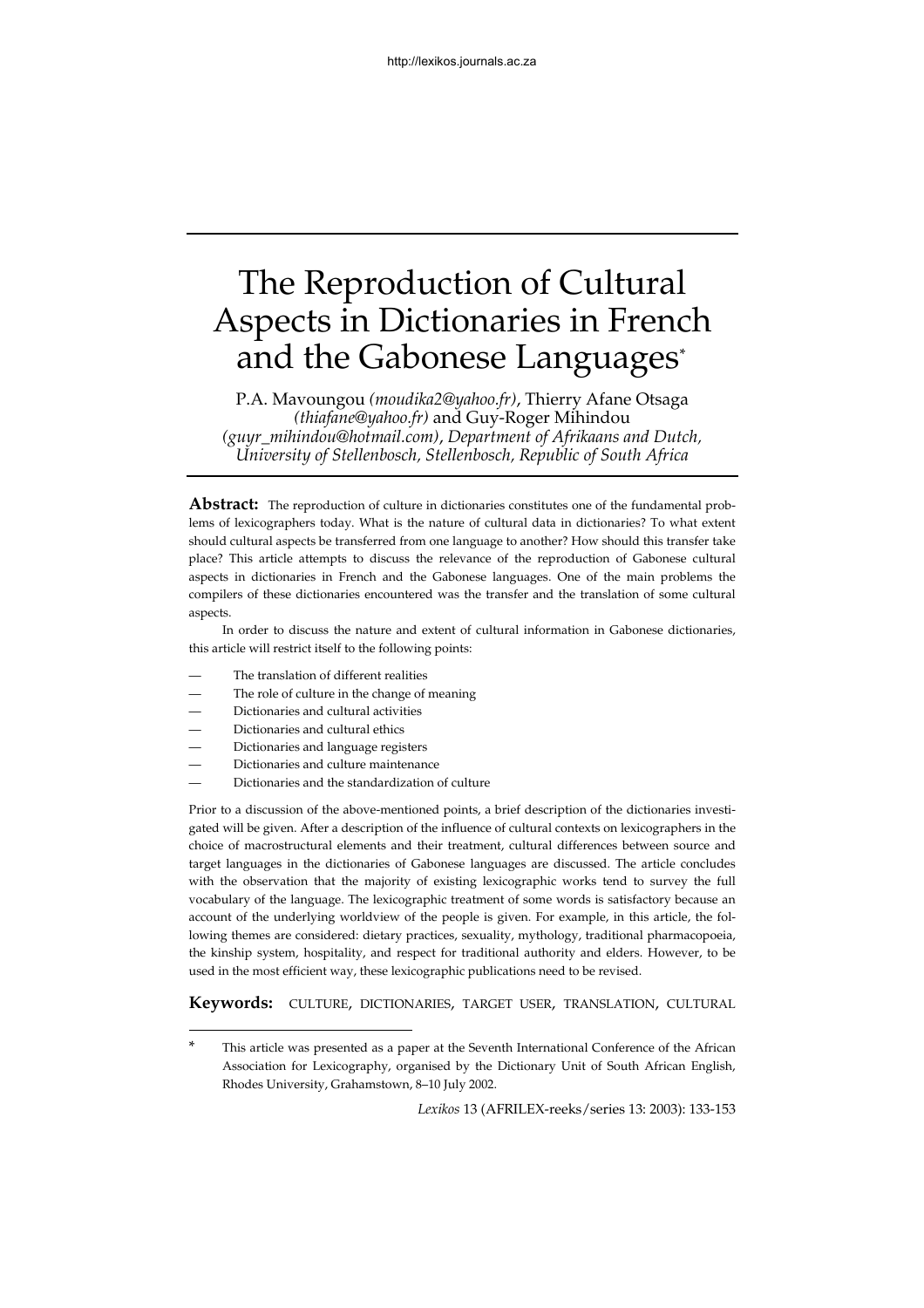ACTIVITIES, CULTURAL ETHICS, LANGUAGE LEVELS, CULTURE MAINTENANCE, STAN-DARDIZATION OF CULTURE, GABONESE LANGUAGES

**Résumé: La reproduction des aspects culturels dans les dictionnaires en français et en langues gabonaises.** La reproduction de la culture dans les dictionnaires constitue l'un des problèmes fondamentaux des lexicographes aujourd'hui. Quelle est la nature des données culturelles dans les dictionnaires? Jusqu'à quel point les données culturelles doivent-elles être transférées d'une langue à une autre? Comment ce transfert doit-il se faire? Cet article tente d'examiner la pertinence de la reproduction des aspects des cultures gabonaises dans les dictionnaires en français et en langues gabonaises. L'un des principaux problèmes rencontrés par les rédacteurs de ses dictionnaires était le transfert et la traduction de certains aspects culturels.

Pour discuter de la nature et du degré des informations culturelles dans les dictionnaires en langues gabonaises, cet article va se limiter aux points suivants:

- La traduction de différentes réalités
- Le rôle de la culture dans le changement du sens
- Les dictionnaires et les activités culturelles
- Les dictionnaires et la morale culturelle
- Les dictionnaires et les registres de langue
- Les dictionnaires et la maintenance de la culture
- Les dictionnaires et la standardisation de la culture

Avant une discussion des points sus-mentionnés, une brève description des dictionnaires examinés sera donnée. Après une description de l'influence des contextes culturels dans le choix des éléments macrostructuraux ainsi que de leur traitement, les divergences culturelles entre languessources et langues-cibles dans les dictionnaires en langues gabonaises seront examinés. L'article conclut par l'observation que la majorité des travaux lexicographiques existants tente de donner un aperçu du lexique total de la langue. Le traitement lexicographique de certains mots est satisfaisant parce qu'il prend en compte la vision du monde sous-jacente des populations. Par exemple, dans cet article, les thèmes suivants sont pris en compte: habitudes alimentaires, sexualité, mythologie, pharmacopée traditionnelle, système de parenté, hospitalité, et le respect de l'autorité traditionnelle et des aînés. Cependant, pour être utilisées de la manière la plus efficace, ses publications lexicographiques méritent d'être révisées.

**Mots-clés:** CULTURE, DICTIONNAIRES, PUBLIC CIBLE, TRADUCTION, ACTIVITÉS CUL-TURELLES, CULTURE MORALE, NIVEAUX DE LANGUE, MAINTENANCE CULTURELLE, STANDARDISATION DE LA CULTURE, LANGUES GABONAISES

#### **1. Introduction**

In present-day lexicography, there is a tendency to give an account of the underlying culture and civilization of the languages being described. However, reservations can be made with regard to an encyclopaedic bias. Too often lexicographers compiling dictionaries in the languages in question have been focusing on encyclopaedic or extra-linguistic aspects of the lemma instead of on linguistic data.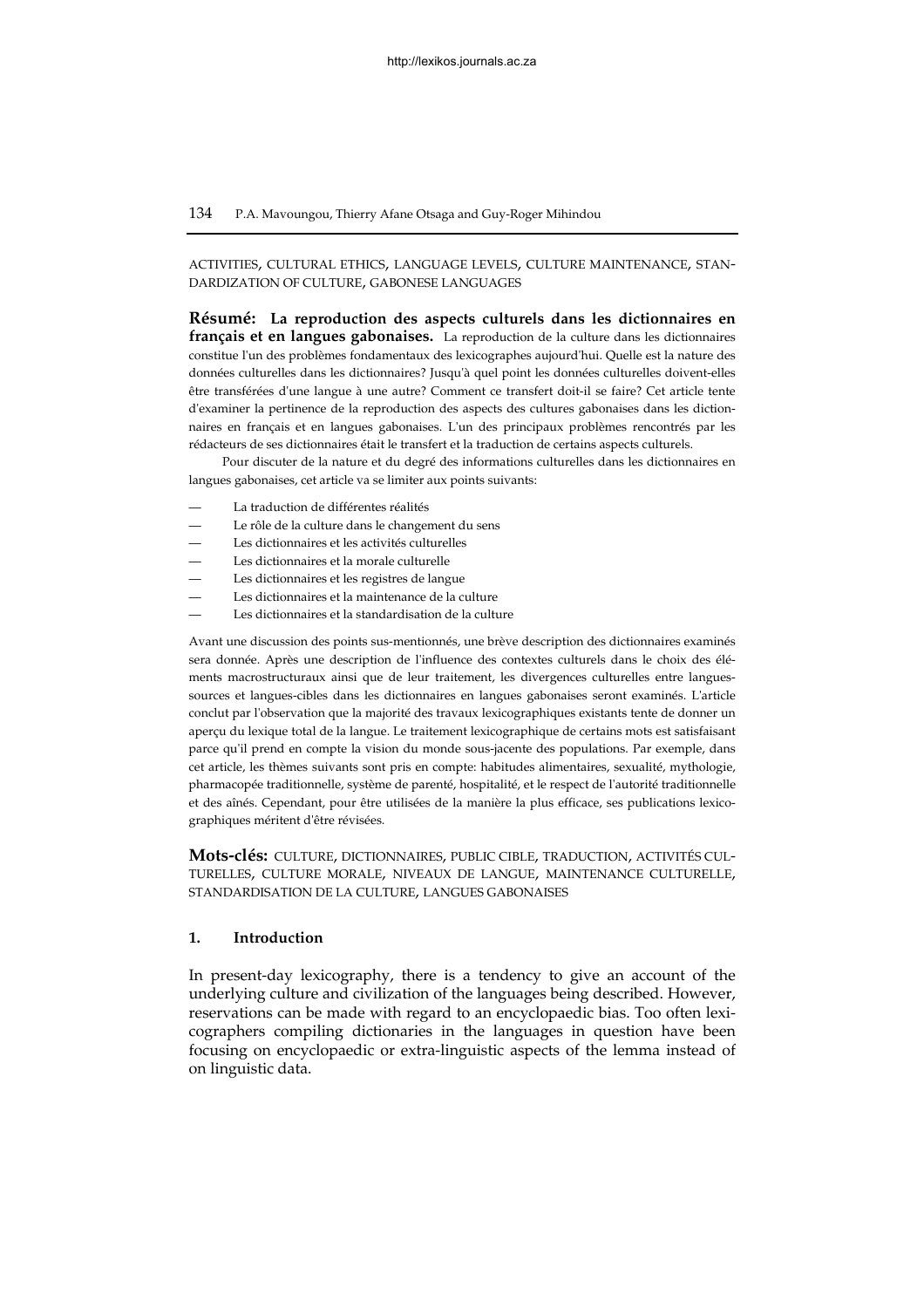Cultural Aspects in Dictionaries in French and the Gabonese Languages 135

The majority of dictionaries available in Gabonese languages have a common denominator: they are translation dictionaries and were compiled by Catholic and Protestant missionaries or colonial administrators (cf. Mavoungou 2001a: 160). One of the main problems the compilers of these dictionaries encountered, was the transfer and the translation of certain cultural aspects from one language to another. In fact, the lexicographer does not only propose the description of the lexicon, but should also take the context of use into account. The dictionary is a mirror in which the user must recognize himself not only as speaker but also as a member of a cultural community (Dubois and Dubois 1971).

Gabonese dictionaries are investigated here with a view to comparing how the cultural transfer is taking place as well as its limitations. An attempt will be made to answer the following questions: What is the nature and extent of cultural information in existing Gabonese dictionaries? How can the cultural transfer of information in these dictionaries be improved? Moreover, various cultural gaps between source and target languages in the existing dictionaries will be shown as well as the ways cultural and environmental contexts have influenced lexicographers in the choice of macrostructural elements and their treatment.

Before discussing these, a brief description of the dictionaries investigated will be given. The dictionaries will be restricted to the following:

- *Encyclopédie pahouine*, Largeau (1901),
- *Lexique fãn–français*, Martrou (1924),
- *Les plantes utiles du Gabon*, Raponda-Walker and Sillans (1961),
- *Dictionnaire fang–français et français–fang, suivi d'une grammaire fang*, Galley (1964),
- *Dictionnaire français–yipounou, yipounou–français*, Église Évangélique du Sud-Gabon (1966),
- *Dictionnaire Français–Mpongwé*, Raponda-Walker (19952), and
- "Lexique" in Nsuka-Nkutsi (Ed.), Rittaud-Hutinet (1980).

## **2. A brief description of the investigated dictionaries**

## **2.1 The** *Encyclopédie pahouine* **of Largeau (1901)**

The colonial administrator Largeau published the *Encyclopédie pahouine* in 1901. It is an alphabetically arranged dictionary of considerable size, consisting of ± 4 996 articles and covering 699 pages. The value of the work lies in the useful information regarding the history of the Fang people, their value system as well as other anthropological issues such as rituals and mythology which the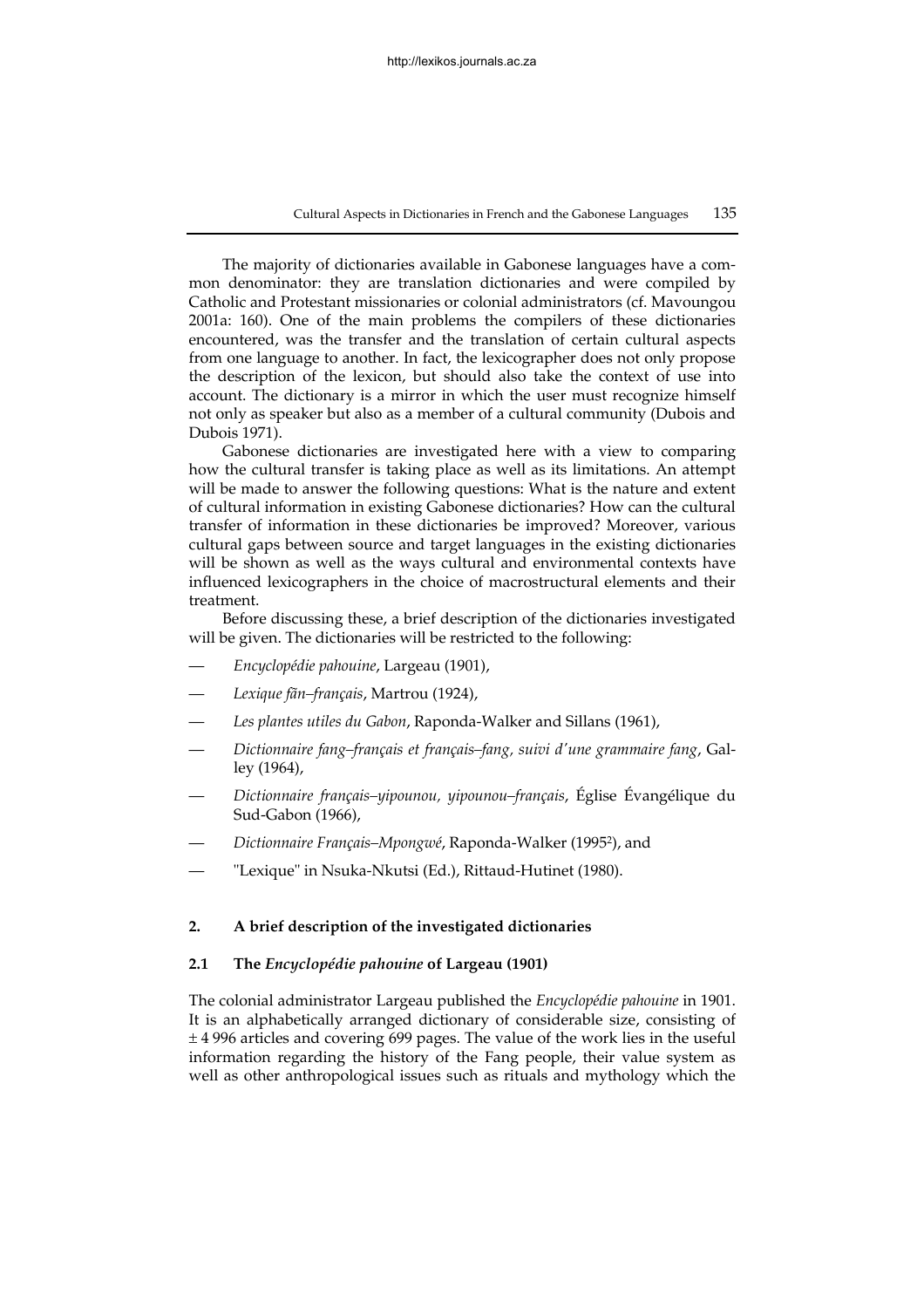user can find in its introductory section. It also contains special articles focusing on cultural data introduced by the structural marker *Encyclopédie*, as well as the systematic use of literal translations aimed at the translation equivalents and competence examples (cf. Nyangone Assam and Mavoungou 2000: 257 and Mavoungou 2001: 127 respectively).

## **2.2 The** *Lexique fãn–français* **of Martrou (1924)**

The *Lexique fãn–français* published in 1924 by Archbishop Martrou, is an alphabetically arranged lexicon consisting of 3 431 articles covering 137 pages. Although the title of this publication modestly describes it as a "lexicon", it is in fact a comprehensive and thorough dictionary.

The user is provided with various data categories: paraphrases of meaning, translation equivalents, competence examples, etc. Many typographical structural markers such as roman, italic, bold and small characters are used in the work to fulfil a metacommunicative function. However, the lexicon does not clearly identify its target users or their reference skills. Martrou's lexicon also fails to give an account of its primary and secondary sources (Mavoungou 2001: 127-130).

# **2.3** *Les plantes utiles du Gabon* **of Raponda-Walker and Sillans (1961)**

Although entitled *Les plantes utiles du Gabon*, this publication is in fact an encyclopedic dictionary of the names and uses of Gabonese plants, published in 1961 by Raponda-Walker in collaboration with Sillans. It is arranged alphabetically, and consists of 1 497 articles covering 582 pages. It contains some 8 000 indigenous plant names (as well as their scientific names and usages), collected over a period of thirty years by Raponda-Walker. The work gives an account of its primary, secondary and tertiary sources and the front and back matter texts are also sources of valuable information for the users concerning the scientific description (height and diameter, arrangement and texture of the foliage and leaves, etc.), and the distribution and the cultivation requirements of the tree dealt with. As visual aids for users, the book is illustrated with 53 pictures by Sillans (cf. Nyangone Assam and Mavoungou 2000: 271 and Mavoungou 2001a: 169-174).

# **2.4 The** *Dictionnaire fang–français et français–fang, suivi d'une grammaire fang* **of Galley (1964)**

The *Dictionnaire fang–français et français–fang* by the Genevan pastor Samuel Galley was published in 1964. It is an alphabetically arranged bilingual dictionary consisting of  $\pm$  13 925 articles and covering 588 pages. It is based on the translation of the Bible in Fang, another gigantic task Galley undertook for the Fang community of Talagouga.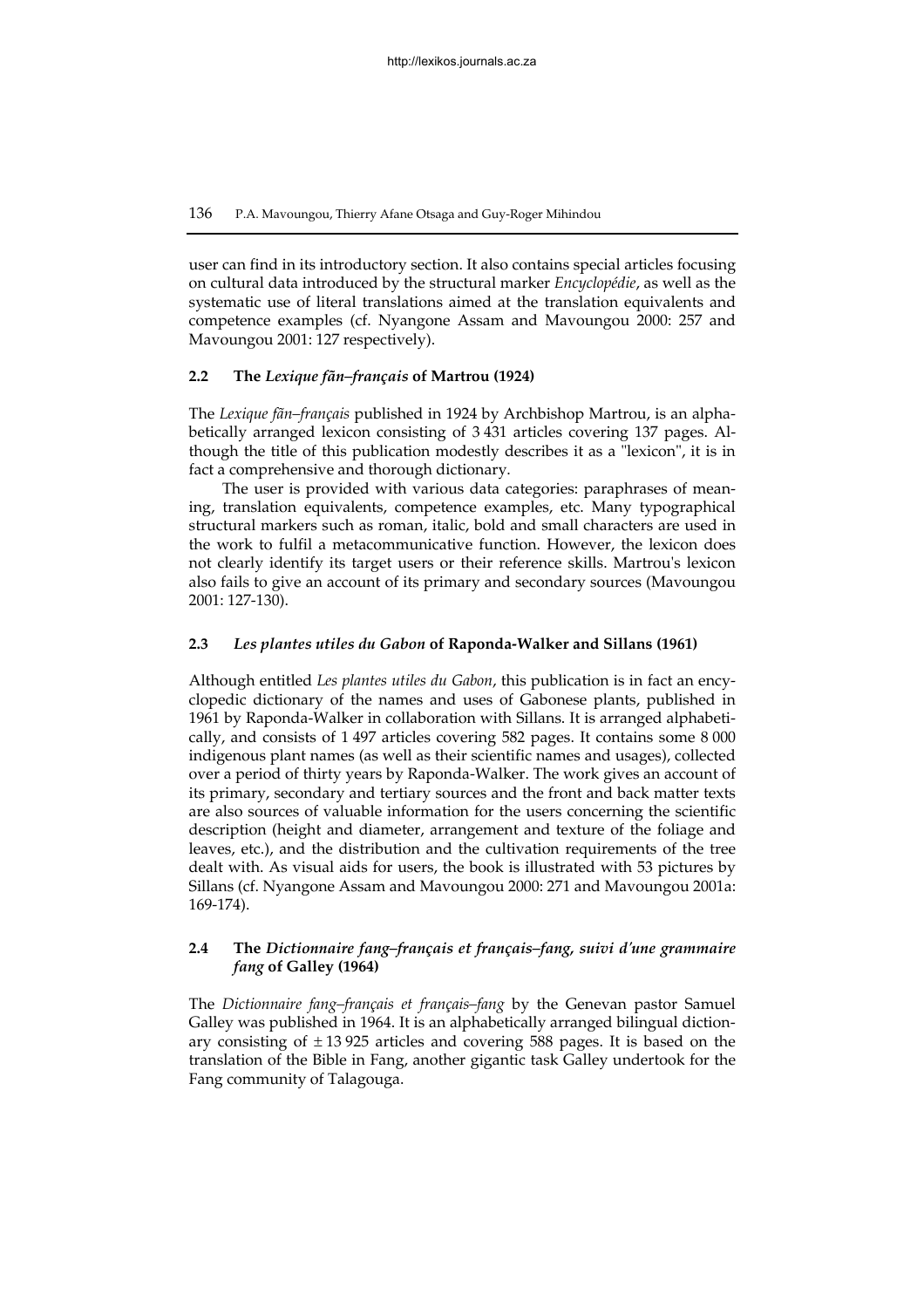The value of the work lies in its biscopal character. The microstructure includes a considerable amount of data, e.g. parts of speech, class numbers, translation equivalents, meaning explanations as well as cross-references (cf. Nyangone Assam and Mavoungou 2000: 258).

# **2.5 The** *Dictionnaire français–yipounou, yipounou–français* **of the Église Evangélique du Sud-Gabon (1966)**

The *Dictionnaire français–yipounou, yipounou–français* of the Christian and Missionary Alliance (CMA) was published in 1966. It is an alphabetically arranged bilingual publication consisting of 8 934 articles and covering 145 pages. In the front matter, the compilers, American missionaries, make it clear that the work, published for a target group of Yipunu mother-tongue speakers, is meant to help them in studying the Bible (cf. Mihindou 2001: 26). Although this publication is described as a "dictionary", it is in fact only a glossary. In the first section, macro- and microstructural data include lemmata in French followed by their Yipunu translation equivalents presented in two columns, whereas in the second section this information appears in the reversed direction, Yipunu followed by French.

# **2.6 The** *Dictionnaire Français–Mpongwé* **of Raponda-Walker (19952)**

The *Dictionnaire Français–Mpongwé* of Raponda-Walker was published for the first time by the Imprimerie de la Libre Lorraine in Metz (1930–1934). It is monoscopal, with Mpongwé as source and French as target language. In 1961, 27 years later, the dictionary was published in the reverse direction, French– Mpongwé, by the Imprimerie Saint Paul in Brazzaville. This version of the dictionary was reprinted in 1995 under the auspices of the Raponda-Walker Foundation (cf. Nyangone Assam and Mavoungou 2000: 260).

This last version of the dictionary (that will be investigated in this study) is an alphabetically arranged bilingual publication consisting of some 8 000 articles and covering 723 pages. The dictionary articles include much data, such as lemmata in French, translation equivalents in Mpongwé, part of speech indicators, labels, illustrative examples, etc.

## **2.7 "Lexique" in Nsuka-Nkutsi (Ed.) of Rittaud-Hutinet (1980)**

The work of Rittaud-Hutinet entitled "Lexique" was published in 1980. It is an alphabetically arranged bilingual Yipunu–French lexicon consisting of 945 articles and covering 52 pages. The publication is based on several sources, its primary source being a questionnaire from Joseph H. Greenberg. Moreover, the lexicographer gives an account of the criteria for the incorporation of all the lexical items (nouns, verbs, adjectives, pronouns, etc.) entered in the lexicon according to the stem tradition.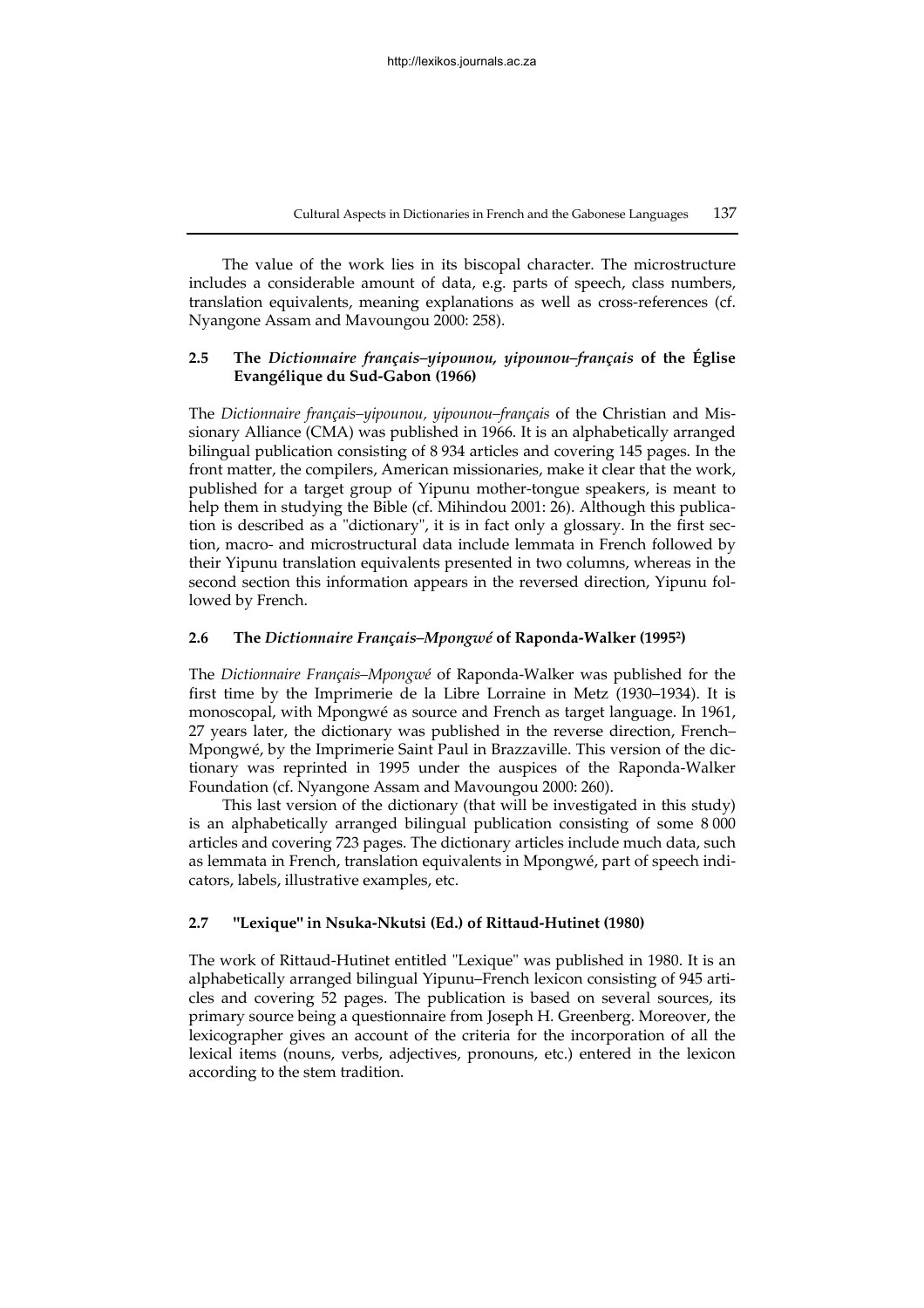## **3. The nature and extent of cultural information in the existing Gabonese dictionaries**

The discussion of the nature and extent of cultural information in existing Gabonese dictionaries will be restricted to the following focus areas:

- The translation of different realities
- The role of culture in the change of meaning
- Dictionaries and cultural activities
- Dictionaries and cultural ethics
- Dictionaries and language registers
- Dictionaries and culture maintenance
- Dictionaries and the standardization of culture

# **3.1 The translation of different realities**

No matter what its typology is, a dictionary is a description of culture (Dubois and Dubois 1971). The translation of a culture in a language to which it is uncommon or unknown, is never easy. In such cases, the lexicographer has to be careful regarding the context and the environment of the dictionary users.

In some dictionaries of Gabonese languages, the French National Day **14 juillet**, for instance, has been translated as 'emu awom benin' (14th July) in Fang. This translation is meaningless to a Fang speaker, who will not recognise the relation between July 14 and the French National Day. The best way to translate this concept is to use the meaning paraphrase 'emu France anga nyong fili' ("the day France got freedom"). In the same way, August 17 is defined by the meaning paraphrase 'emu Gabon anga nyong fili' ("the day Gabon got freedom"), used by Fang speakers to designate the Gabonese Independence Day.

Numerous examples of the same kind can be found in existing dictionaries of Gabonese languages. The Gabonese, for instance, will not understand the term "crucify", because this practice (the crucifixion) does not exist in Gabonese cultures. In Western cultures, this term primarily designates the death of Jesus Christ. This point is illustrated by the treatment of the article of the lemma **crucifier**.

(1) Dictionary excerpt from Galley 1964: 447.

 **CRUCIFIER** quelqu'un, *domele môr éli* (hbh). Crucifié, *ñkelba éli* (bh)

In this case, the concept crucifixion should be substituted by a term designating the same reality in Gabonese languages (e.g. hanging).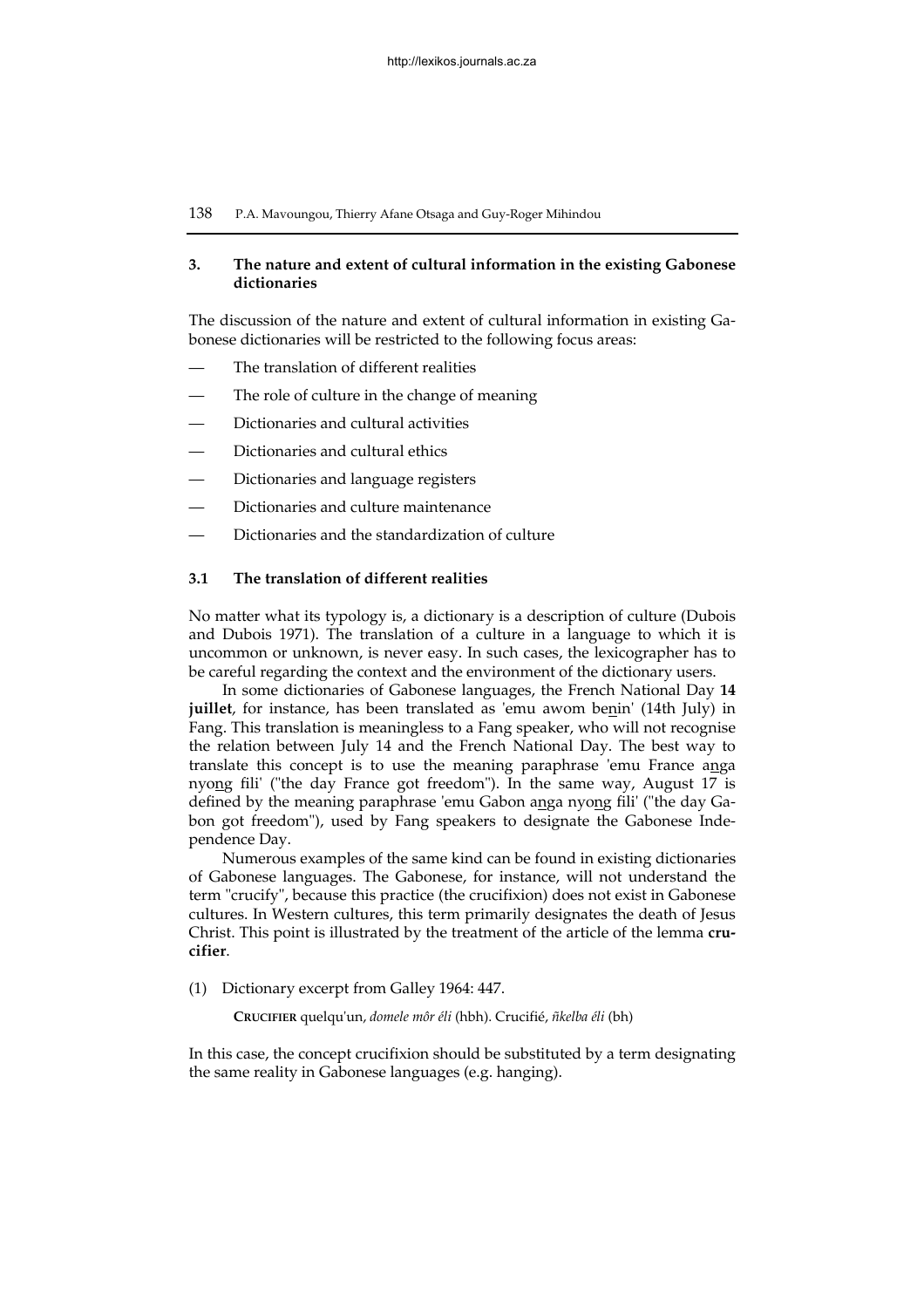### **3.2 The role of culture in the change of meaning**

Cultural gaps between Gabonese and European languages (French in particular) play an important role in the change of meaning of numerous current words. As far as French is concerned, many words do have another meaning in the Gabonese environment as compared to the meaning they have in French society. The term **cadeau** for example, firstly means "present" or "gift" in French. In the context of Gabonese languages, this term also means "free" or "gratis". In existing Gabonese dictionaries, these cultural specificities have not been taken into account as is clearly shown in (2) and (3).

- (2) Dictionary excerpt from Galley 1964: 431.
	- **CADEAU** don, *évévé* (h) (exactement *éveévé*). Cadeau empaqueté et envoyé à un ami pour une occasion, *atôm* (h). Cadeau quelconque, n'importe quoi, *ékeélé* (bm). Cadeau à celui qui part, promesse, *meyagha* (h), *magha* (h). Cadeau qu'on apporte à un ami quand on va en visite chez lui, *meyeñ* (h). Cadeau, souvenir d'un ami à son ami, objet qui lui a appartenu, *mvôm* (bb). Cadeau offert par crainte et pour calmer quelqu'un, *ndun* (h), *ntun* (h), *ntãn abi* (hh). Cadeaux de la belle-famille (*abè*) au gendre, *ñgañ* (m), *mevale* (h).
- (3) Dictionary excerpt from Raponda-Walker 1995: 69.

 **cadeau** N. kado, dasi (néol.). *Cadeau donné*, eza zi mpagaga; cadeau reçu, eza zi mpagago.

 *Petit cadeau*, izege. *Cadeau de bienvenue*, asango.

In Gabonese French, as mentioned above, the word "cadeau" is not only used in the sense of "present" or "gift" but also in the sense of "free" or "gratis". Articles (2) and (3) do not account for the sense "free" or "gratis". This is detrimental to users because it is well attested that in any translation dictionary with English as a treated language, the focus should be on one variety of English, e.g. British or American English. However, when including lexical items restricted to a variety exclusively used by the target users of the dictionary, the lexicographer should indicate this restricted usage by employing a system of geographical labels. The same line of argumentation holds true for French. French is nowadays geographically dispersed across a significant number of continents and countries. The geographical dispersal of French has brought the language into daily contact with new usages in French-speaking countries and territories in Europe, North America, Africa and Asia. This has strengthened and enriched French as it is spoken in France. Thus it is important that dictionaries should take account of the usage of French spoken outside France, especially as it influences the form used in France (cf. Mavoungou 2002). As far as the treatment of the article of the lemma **cadeau** is concerned, e.g. in Galley (1964) and Raponda-Walker (1995), both compilers have failed to take cognisance of the differences between Gabonese French and French as it is spoken in France, and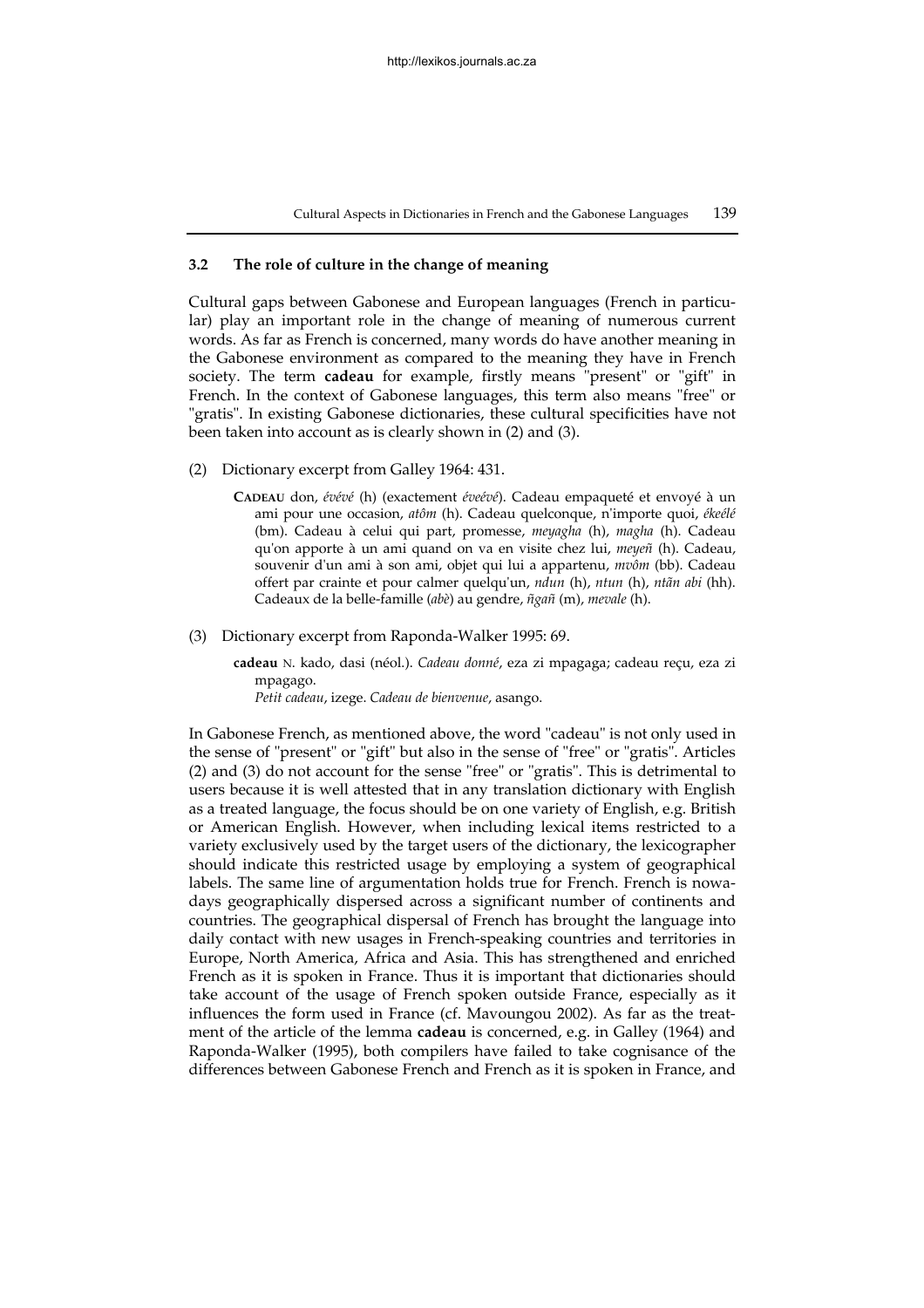to supply the target users with the necessary data.

Despite the shortcoming of the article on **cadeau** in the *Dictionnaire Français–Mpongwé*, this dictionary with its 8 000 articles contains quite a representative lexis of national and local forms of French. Since these items relate to Gabonese cultures, they deserve special mention. The first illustration in this regard comes from the article of the lemma **levée**:

#### (4) Dictionary excerpt from Raponda-Walker 1995: 382.

 **levée** N. (*de terre*) oralyo; (*de deuil*) intsugu. *Danser à cette occasion*, boliz'intsugu.

Moreover, there are, among others, seventeen articles that can be labelled as Gabonese French, viz. **caïman**, **concombre**, **fromager**, **hangar**, **homonyme**, **kapok**, **kapokier**, **kinkéliba**, **levée de terre**, **règle**, **taloche**, **sanglier**, **talocher**, **cassada**, **blinder**, **chat huant**, and **gris-gris**. Of these seventeen, four lexical items, namely *kapok*, *kapokier*, *kinkéliba* (or *quinquéliba*) and *gris-gris*, are widely used in the French-speaking world.

A further six, viz. *caïman*, *levée de terre*, *concombre*, *hangar*, *homonyme*, and *sanglier* contain a great deal of information about fauna and flora and have a special relevance for Gabonese cultures. A brief examination of these reveals that *caïman* "a crocodile found in America" and *sanglier* "a bush-pig mainly found in Europe" are the local forms of French used to refer to *Osteolaemus tetrapis* (or *Crocodylus niloticus*) and *Potamochoerus porcus* respectively. Similarly, the lexical item *concombre* "cucumber" does not refer to the same extra-linguistic reality in France and in Gabon. In the former, people easily assimilate *concombre* to the French *courge* because the two belong to the same family *Cucurbitaceae*. In the Gabonese context, the lexical item *hangar* encompasses a slightly different meaning compared to that in France. In Gabon, it does not only refer to a warehouse but it is primarily a building where the local population goes to worship ancestral spirits or tutelary spirits (cf. Mavoungou 2002). In Africa like elsewhere in the world, the naming of a child is a matter of great importance. In the Gabonese context, *homonyme* "homonym" is a member of the community whose name has been chosen to be given to a new-born baby. Kwenzi-Mikala (1990: 114) comments as follows on this lexeme:

 Un "homonyme" est une personne de la communauté dont on a choisi le nom pour l'attribuer au nouveau-né. Une fois le choix fait, il s'établit des liens spéciaux entre l'enfant et la personne qui a accepté de donner le nom. Cette espèce de parrainnage entraîne l'utilisation réciproque comme terme d'adresse du mot dîna qui signifie par ailleurs "nom". Le véritable but recherché à travers cette institution semble être de trouver un remplaçant à la personne sollicitée en assurant la perpétuation de son nom. Le choix peut porter aussi sur le nom d'un défunt, surtout si celui-ci n'a laissé aucun descendant. Il est encore plus clair, dans ce cas, qu'il s'agit d'honorer et d'immortaliser la mémoire du défunt.

Lexical items such as *levée de terre*, *port de deuil*, and *levée* or *retrait de deuil* are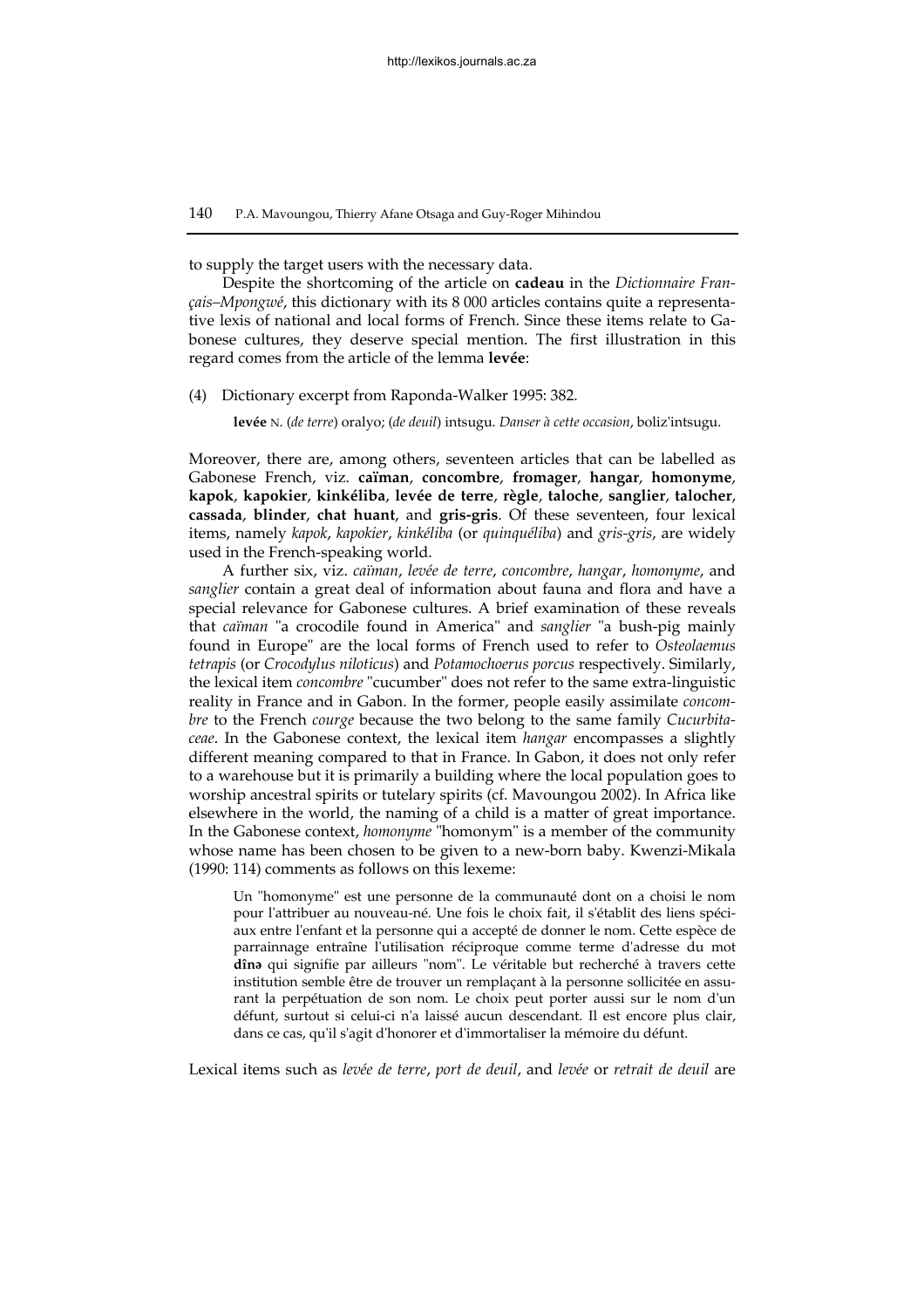important funeral rites. After undergoing purificatory rites, members of the family usually wear mourning for the deceased (referred to as "port de deuil" in Gabonese French). The rising from the earth (referred to as "levée de terre" in Gabonese French) generally follows this ceremony. Finally, after a year, a celebration is officially held to end the mourning period ("retrait" or "levée de deuil" in Gabonese French) (cf. Mavoungou 2002). From these local forms of French, some seem to have been omitted. Readers will therefore miss items such as *safou* (the edible fruit produced by the *safoutier*), *atanga* (the edible fruit produced by the *atangatier*) as well as more recent lexical items such as *fétichisme* (fetishism), *tresseuse* (a female who plaits), *marabout* (a sangoma), *maraboutisme* (the craft of the sangoma), *marabouter* (to act as a sangoma), *se saper* (to dress elegantly), *sapeur* (an elegant person), *absenter* (to miss someone), *grever* (to be on strike), *siester* (to take a nap), *régler* (to have menstrual periods), *tôler* (to cover a house with corrugated iron), *têter* (to play a header with a soccer ball), *tchatcher* (to chat, to converse), *tchatcheur* (a good speaker), etc.

To summarise: Raponda-Walker's dictionary substantially adds to our knowledge of Gabon and the forms of French used in this country.

## **3.3 Dictionaries and cultural activities**

As will be seen later in this article, any dictionary should reflect the lexicon of the language being treated. Because of traditional tasks or activities (fishing, hunting, agriculture, etc.), the vocabulary most commonly used in Gabonese speech communities encompasses names of plants, insects and animals as well as names of other natural phenomena (birth, death, traditional pharmacopoeia, traditional beliefs, etc.). In the majority of the dictionaries under discussion, an attempt has been made to include a reasonable number of words meeting these needs. In addition, where available, the scientific names of plants, insects and animals are supplied.

Gabon covers 267 667 square kilometers, most of which is dense tropical forest, interspersed with savannah, and fed by a network of rivers of which the Ogooué is the most important. All seven lexicographic publications studied deal, in greater or lesser detail, with the names of the following fully protected animals of Gabon given in Table 1:

| Animal names                    | Scientific names               |
|---------------------------------|--------------------------------|
| Aigle couronné                  | Stephanoaetus coronatus        |
| Aigle pêcheur                   | Haliaeetus vocifer             |
| Céphalophe à pattes blanches    | Cephalophus ogilbyi crusalbaum |
| Cercopithèque à queue de Soleil | Cercopithecus solatus          |
| Chimpanzé                       | Pan troglodytes                |
| Cobe des roseaux                | Redunca arundinum              |
| Cobe onctueux                   | Kobus defassa                  |
| Daman des arbres                | Dendrohyrax arboreus           |
| Galago d'Allen                  | Galago alleni                  |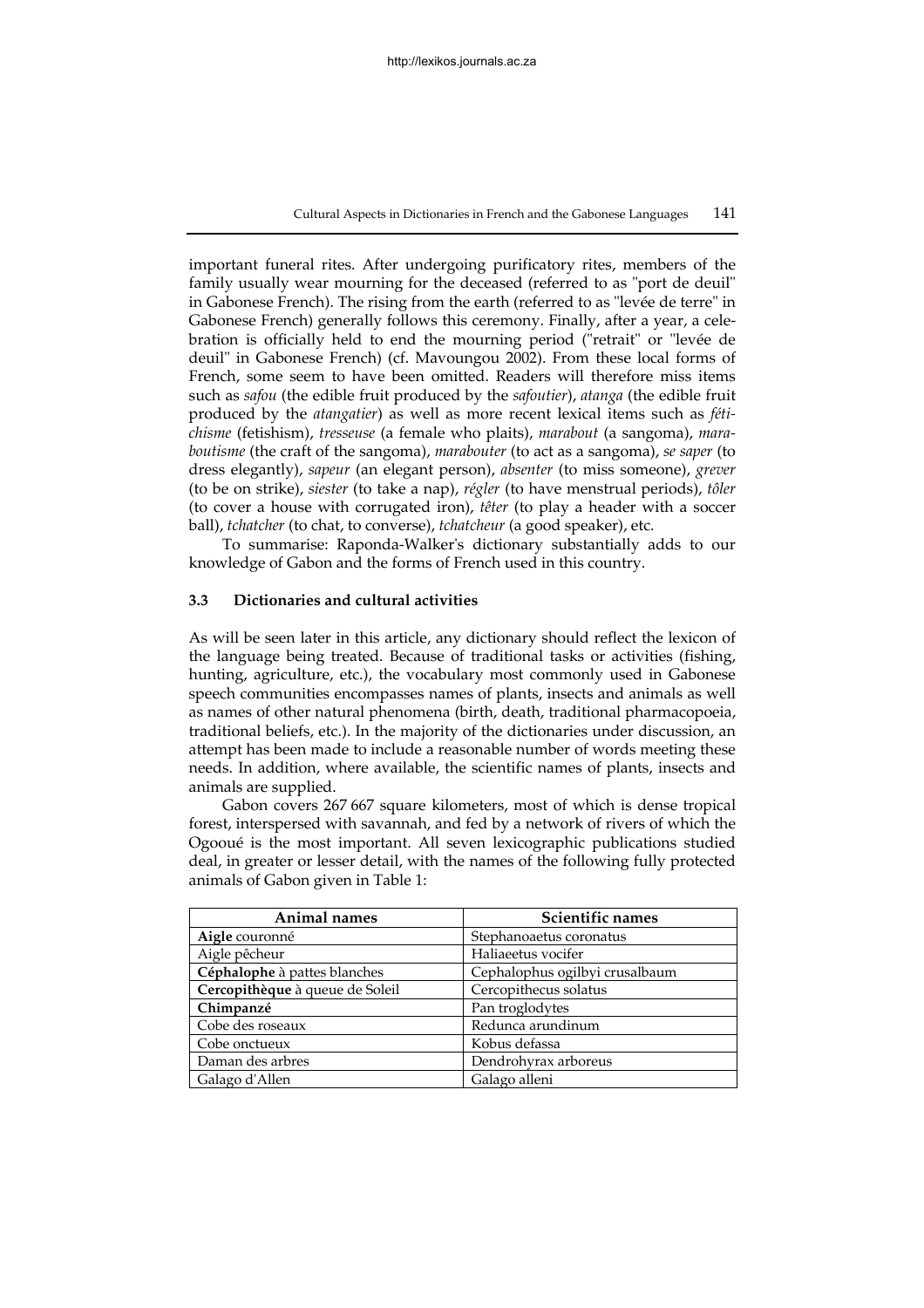| 142 |  | P.A. Mavoungou, Thierry Afane Otsaga and Guy-Roger Mihindou |
|-----|--|-------------------------------------------------------------|
|     |  |                                                             |

| Galago de Demidoff   | Galago demidovi         |
|----------------------|-------------------------|
| Galago elegant       | Galago elegantus        |
| Gorille <sup>1</sup> | Gorilla gorilla         |
| Hippopotame          | Hippopotamus amphibious |
| Lamantin             | Trichechus senegalensis |
| Lion                 | Panthera leo            |
| Oryctérope           | Orycteropus afer        |
| Pangolin géant       | Manis gigantean         |
| Panthère             | Panthera pardus         |
| Pélican gris         | Pelecanus rufescens     |
| Potto de Bosman      | Perodicticus potto      |

**Table 1:** List of the fully protected animals of Gabon

Of all the dictionaries investigated, it is perhaps the *Dictionnaire Français– Mpongwé* (1995) that best illustrates Gabon's wildlife as it exists today. If one looks at the macrostructural elements of this dictionary, it encompasses to a greater or lesser degree the names of the following partially protected animals of Gabon given in Table 2:

| <b>Animal names</b>          | Scientific names                |
|------------------------------|---------------------------------|
| Bongo                        | Boocerus euryceros              |
| Buffle                       | Syncerus caffer nanus           |
| Céphalophe à dos jaune       | Cephalophus silvicultor         |
| Chat doré                    | Felis aurata                    |
| Crocodile du Nil             | Crocodylus niloticus            |
| Crocodile nain               | Osteolaemus tetraspis tetraspis |
| Drill                        | Mandrillus (Papio) leucophaeus  |
| <b>Éléphant</b>              | Loxodonta Africana              |
| Faux gavial                  | Crocodylus cataphractus         |
| Guib harnaché                | Tragelaphus scriptus            |
| Hylochère                    | Hylochoerus meinertzhageni      |
| Ibis sacré                   | Threskiomis aethiopica          |
| Jaribu du Sénégal            | Ephippiorhynchus senegalensis   |
| Mandrill                     | Mandrillus (Papio) sphinx       |
| Perroquet gris à queue rouge | Psittacus erithacus             |
| Potamochère                  | Potamochoerus porcus            |
| Python de Seba               | Python sebae                    |
| <b>Serval</b>                | Felis serval                    |
| Situtunga                    | Tragelaphus spekei gratus       |
| Spatule d'Afrique            | Platalea alba                   |
| Tantale ibis                 | Ibis ibis                       |
| Tortue luth                  | Dermochelys coriacea            |
| Varan                        | Varanus niloticus               |
| Vautour palmiste             | Cypohierax angolensis           |

**Table 2:** List of the partially protected animals of Gabon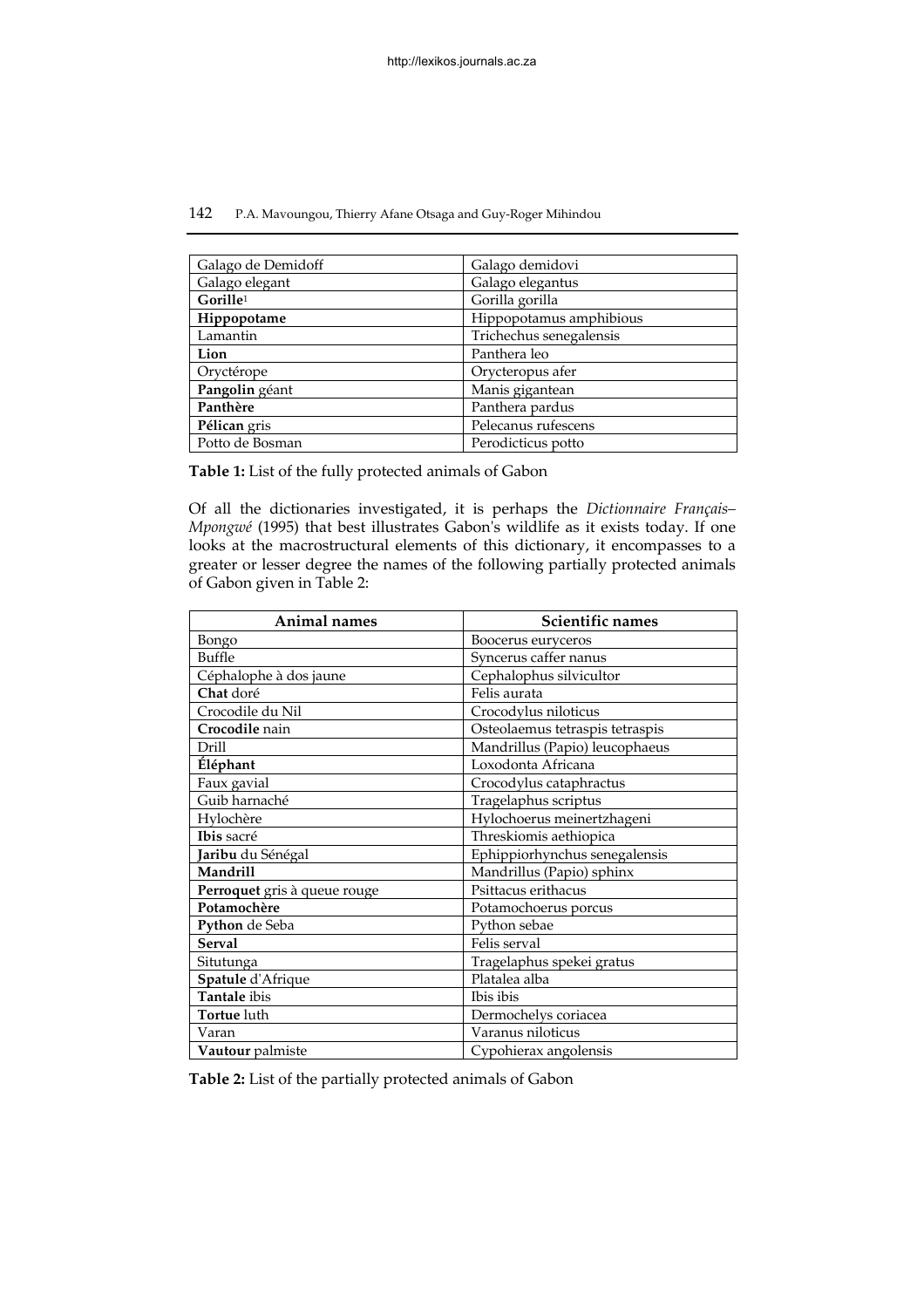The dictionary also contains a fairly large percentage of the names of fish found in rivers and streams as well as the names of sea fish. Compare Table 3 and Table 4 in this regard.

| <b>Fish names</b>         | Scientific names            |
|---------------------------|-----------------------------|
| <b>Brochet</b>            | Hepsetus odoe               |
| Carpe de l'Ogooué         | Oreochromis schwebischi     |
| mâchoiron                 | Chrysichthys nigrodigitatus |
| Mormyre                   | Brienomyrus longicandatus   |
| ngotu                     | Heterobranchus longifilis   |
| ovara                     | Schilbe grenfelli           |
| Petite anguille épineuse  | Aethiomastacembelus marchei |
| Poisson à tête de serpent | Parachanna obscura          |
| Protoptère                | Protopterus dolloi          |
| Sardines des lacs         | Pellonula vorax             |
| <b>Silure</b>             | Clarias gariepinus          |
| Synodontis                | Synodontis batesii          |
| Tetra africain            | Brycinus macrolepidotus     |
| Tilapia                   | Tilapia cabrae              |

**Table 3:** List of the names of fish found in rivers and streams of Gabon

| <b>Fish names</b>     | Scientific names         |
|-----------------------|--------------------------|
| Bar                   | Pseudotolithus typus     |
| Bécune                | Sphyraena afra           |
| Bossu                 | Pseudotolithus elongatus |
| Carangue              | Caranx hippos            |
| Dorade grise          | Pomodasys peroteti       |
| Engil                 | Lutjanus dentatus        |
| Espadon voilier       | Istiophorus albicans     |
| Grand capitaine       | Polydactylus quadrifilis |
| Mâchoiron de mer      | Arius latiscutatus       |
| Mérou noir            | Epinepphelus marginatus  |
| Mullet                | Mugil cephalus           |
| Plexiglass            | Galeoides decadactylus   |
| Raie Pastenague       | Dasyatis ukpam           |
| Requin bouledogue     | Carcharhinus leucas      |
| Sardine des estuaires | Ethmalosa fimbriata      |
| Tarpon                | Tarpon atlanticus        |

**Table 4:** List of the names of sea fish of Gabon.

In spite of this, there are some shortcomings. Although dialectal differences have been clearly established, many dictionaries of Gabonese languages are biased toward one dialect. This is detrimental to users of the speech community. When macrostructural elements in a particular dictionary are from one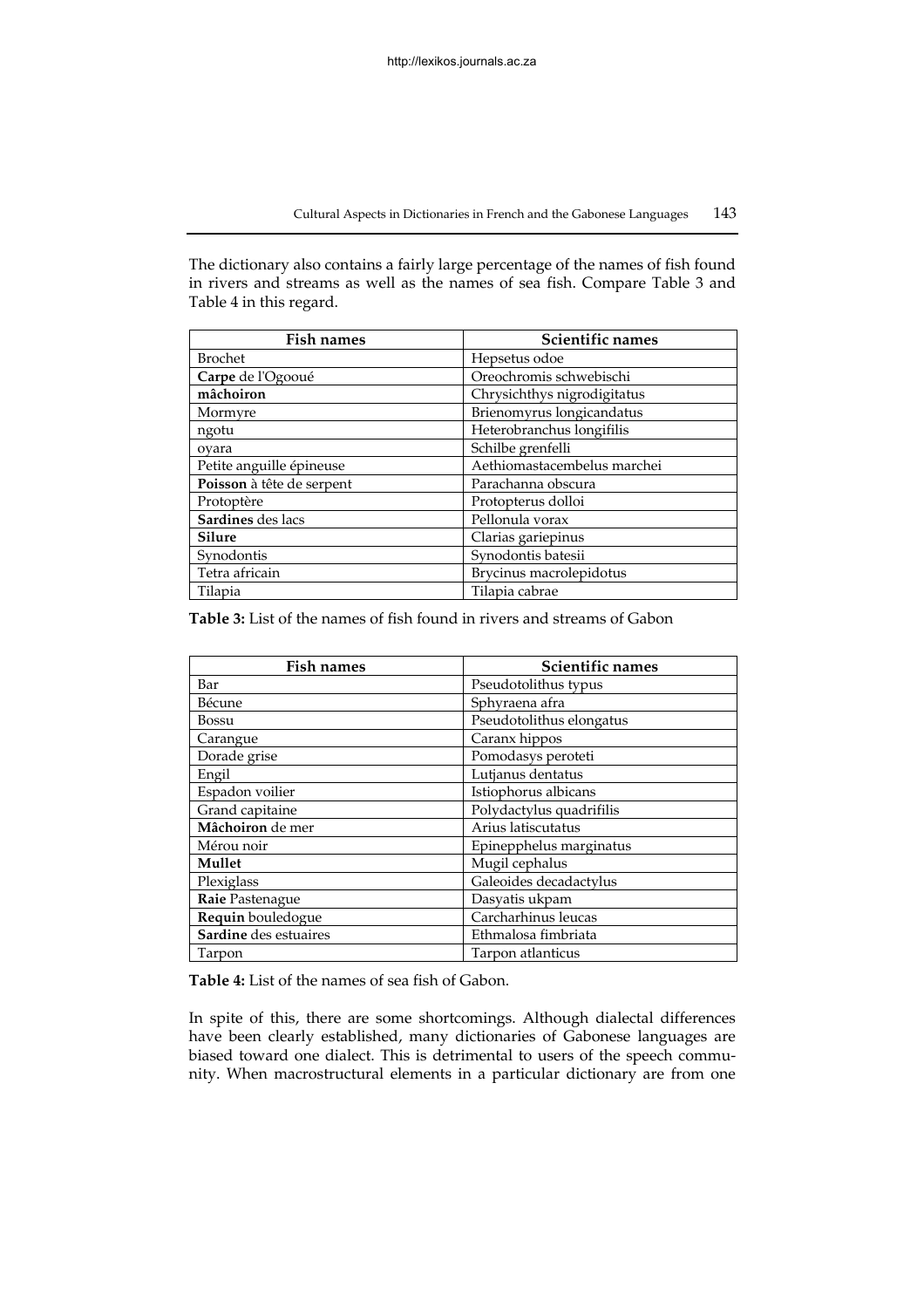dialect, users of the other dialects too often do not recognize themselves in the dictionary. In existing dictionaries compiled with Fang-Atsi as a treated language, the lexical stock mainly comprises fishing terms (e.g. several kinds of fish), because Fang-Atsi people are predominantly fishermen. As a result, these dictionaries do not have many terms relative to hunting, harvesting and agricultural activities common to other Fang communities. The point in question is illustrated in the treatment of the following lemmata: **aba**, **abò** and **poisson**.

(5) Dictionary excerpt from Martrou 1924: 21 and 23.

 **Aba** Petit poisson de ruisseau.

 **Abò** Variété de grenouille brune et tâchetée.

— Espèce de crabe. *Abo-kara*.

- *evus*, araignée crabe dont la piqûre est venimeuse.
- (6) Dictionary excerpt from Galley 1964: 520-521.
	- **Poisson** *ko* (m), *kos* (m). Noms de poissons (environ septante): *abem* (b) petit poisson; *adua* (bm), famille des *ntetom* (b), *akom* (h), famille des *ñgol* (b), syn.: *mvè* (h); *akweghe* (h), petit poisson: *alap ékôni* (bh); grosse carpe, syn.: *ñkãn ékôni* (hh); *amokh* (h), petit poisson noir à écaille, syn. *ñgoméésa* (mb); *andôndôe* (m), petit poisson; *anduma* (h), grand poisson; *anyia* (b), poisson (b) poisson torpille ou silure électrique, voir *ala anyia (mb), añgeñgeme* (h), petit poisson; *añgwañ* (b), petit poisson; *añgwekh ékôni* (hh), carpe encore petite; *aveña* (bm), hénioque, poisson plat en forme de cercle, surtout dans l'eau de mer, syn.: *évulababa* (bm); *ayaol* (h), poisson sole qui ressemble à une limace (*ayol*); *bè* (h), petit poisson de la famille *mvagha* (b);

 … *ñgoña* (h) ou *mvôkh* (h), petit poisson, variété de *keme* (h), *ñken* (h), petit poisson qui se cache dans le sable sous l'eau, la tête seule se voit; *ñkôghli* (b), poisson raie, voir ce mot; *ôbar* (b), poisson qui nage sur le dos, famille *ntetom* (b).

The same situation is true of the vocabulary denoting spiritual activities (traditional initiation rites). Dictionaries of Fang-Atsi or Fang-Mekè, for instance, give more data regarding the *Bieri* (worshipping of a person's ancestral skull) which forms part of their culture, than about the *Melane* (a masculine initiation and secret society) that speakers of these two dialects do not practice.

## **3.4 Dictionaries and cultural ethics**

Dubois and Dubois (1971) hold that terms do not only refer to the words of a language, they are not only objects of the metalanguage of linguistics, but they also refer to cultural statements, a worldview. In an article dealing with cultural practices of English-speaking North Americans, French Canadians and the French as they are conveyed through advertising, Quillard (1999: 46) points out: "La nudité ou semi nudité ne choque pas les Français. Considérée comme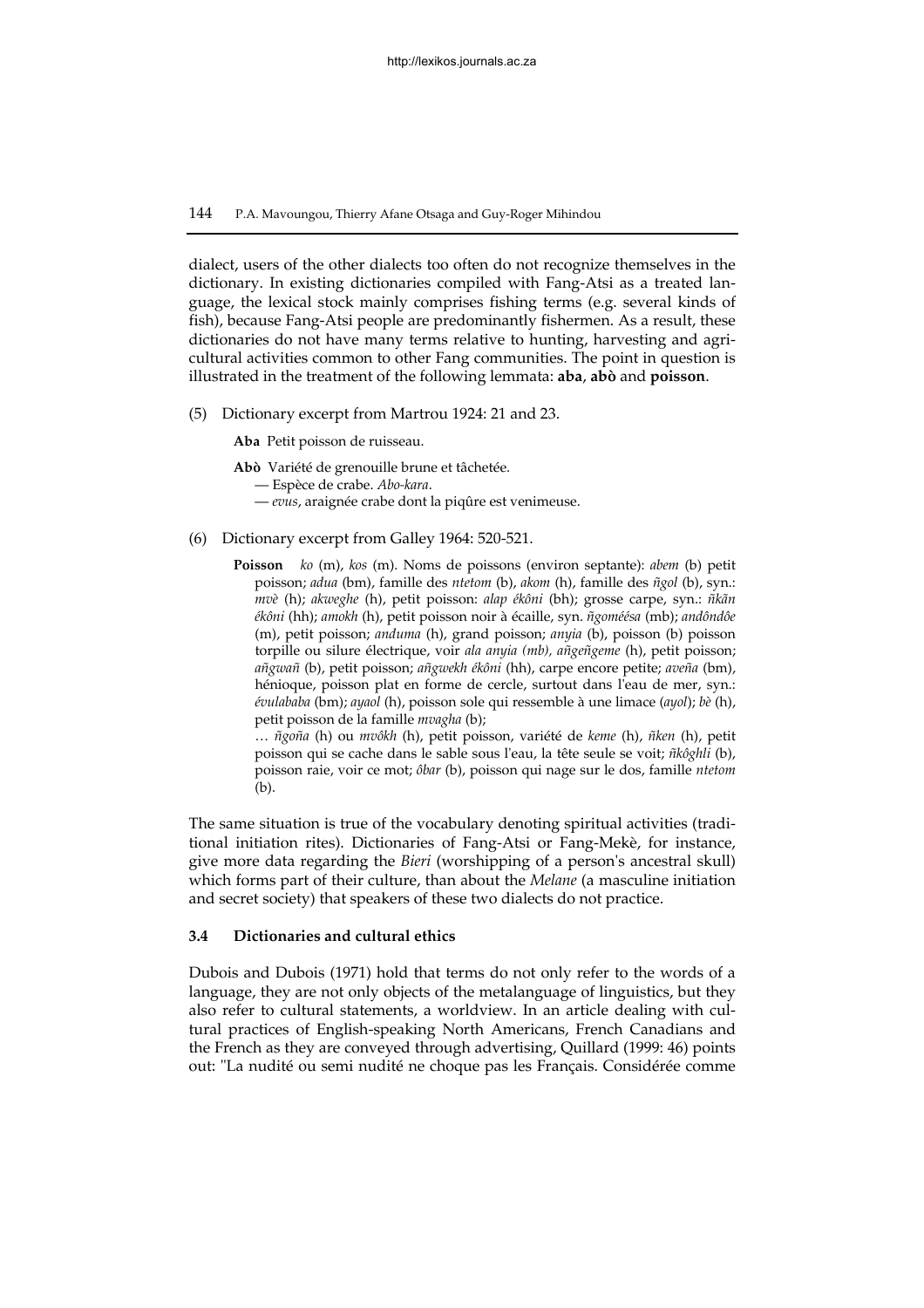naturelle, elle n'a pas lieu de d'être cachée ou censurée" (Nudity or semi-nudity do not shock the French. Regarded as natural, it does not have to be hidden or censured.) This is not the case in Gabon. Under normal circumstances, Gabonese are extremely decorous. The private parts of the body are taboo and are spoken of only in metaphors, euphemisms and other rhetorical expressions.

It is a well-attested fact that any dictionary should reflect the lexicon of the language being treated. The lexicon in question must encompass all its aspects, including taboos. In the existing dictionaries of the Gabonese languages, various terms referring to some cultural taboos (particularly about sex and some parts of the body) are found. Compare the following articles as examples:

- (7) Dictionary excerpt from Largeau 1901: 388.
	- **INCESTE**. *N'sem nden* (grand péché). Celui qui le commet. *Môr a bo*' *nsem ndem*. *Encyclopédie*: L'inceste, chez les pahouins, est limité à ces définitions: 1 Rapports sexuels entre un homme, sa mère, sa sœur ou sa fille; 2 Mêmes rapports entre une femme mariée et les fils des autres femmes de son mari …
- (8) Dictionary excerpt from Martrou 1924: 27.

 **Akan** Aine, hanche, cuisse.

(9) Dictionary excerpt from Galley 1964: 423.

 **AVORTER** (femme), *kwé abmum* (hb). Celui qui fait avorter une femme, *ñkwé abmum* (hb).

(10) Dictionary excerpt from Raponda-Walker 1995: 17.

 **anus** N. esulu, orolo.

(11) Dictionary excerpt from CMA 1966: 44.

fesse — dirangi

In (10) and (11), it is rather inconceivable to supply a direct translation equivalent for the lemmata **anus** and **fesse**, since in Gabonese cultures, reference to these parts of the body require euphemisms.

It is part of the responsibility of the lexicographer to identify taboo terms and to warn the user against their indecorous nature. In this regard, J. Dubois (1970: 43) mentions that the lexicographic speech is not only a pedagogical statement about the language; it is also a cultural training whose propositions must be culturally accepted. As pedagogical aids dictionaries have to make users culturally aware of the underlying worldview of the language or languages being described. That is why dictionaries also aim to constitute themselves as an explicit cultural norm for the linguistic community. The compilation of dictionaries is useless if the target group they are compiled for, rejects them.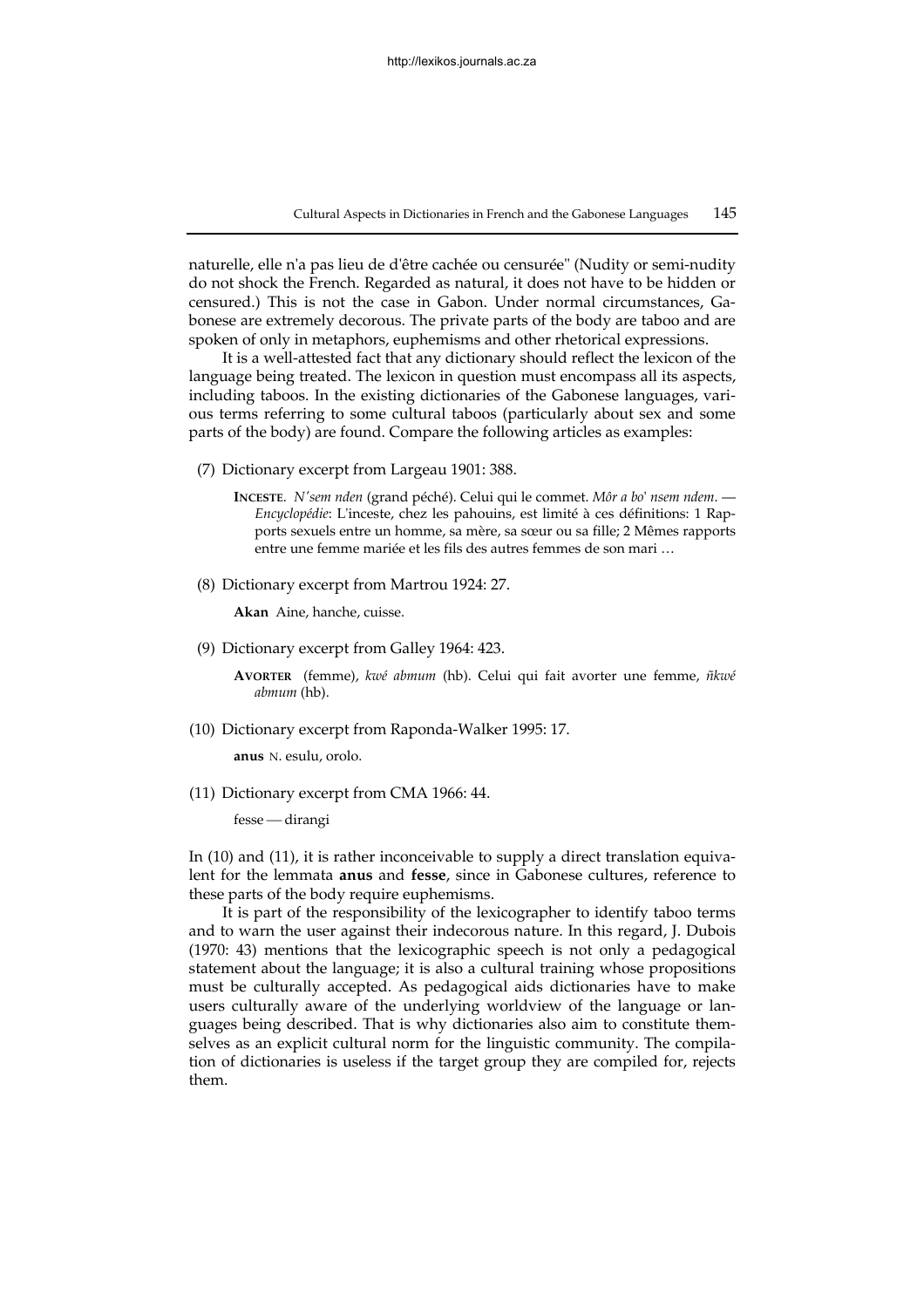In (8), (10) and (11), objections should not be made with regard to the inclusion of **akan**, **anus** and **fesse** as macrostructural elements but rather with regard to the absence of contextual data addressed to the lemmas, given their taboo nature. Compared to the above-mentioned articles, the treatment of the article of the lemma **inceste** is quite satisfactory. In fact, as long as the explanation of meaning (*n'sem nden* = grand péché) continues, the user is warned against the unmentionable nature of the lemma.

The aim of dictionaries to constitute themselves as an explicit cultural norm for the speech community goes a bit further in the article on the lemma **conseil** which implicitly contains the following theme: respect for traditional authority and elders. The encyclopedic section of this article in both source language and target language is worth quoting *in extenso*:

#### (12) Dictionary excerpt from Largeau 1901: 190-191.

CONSEIL 1° avis sur la manière d'agir, de se conduire, *Alôa*, Pl. *me lôa* (b); *Alôgha*, Pl. *me logha* ... — *Encyclopédie*. Les Pahouins ont leur Code de morale qu'ils transmettent religieusement à leurs enfants. Nous croyons devoir donner ciaprès, avec le texte original tel qu'il nous a été dicté, un exemple des conseils donnés par les vieillards aux jeunes gens après la cérémonie de la circoncision. La traduction en est aussi littérale que possible.

#### ME LÔA LES CONSEILS

Mi yôm· mia zô bonghe na: ngue wa yi tabe ne ntam· wouïa, mvoghi; o dighe zu éba boñga, wona kagha zu éba boñga, wona o wôghā ndzough, o oboā okôkôr. O kagha bo' ke wôghe azô me zô we di, wona wémieñ o yènā dô. E ma zô we va, ke tabe ési; kan' ghi wa dighi boñga e mi lam·; o lough. O kagha ke wa dighi boñga, o bômi, o soli ne ñe, be mani vegh. Wona, wa tabe ési, o bôme ne é moñga wouïa; a non' ghi abem; a biê mon·-a-fam·, o yô we éso; wona o tab' ési nôm-o-môr. O kagha yèn, o boā ne nló mvê; wona o ñegheïa. Nina: me zô me nôm· me nga' zô we, o wôghā mô? — Ana o bo' ke mô wôghā, ve wa bo' okôkôr.

Les vieillards disent aux jeunes gens que: si tu veux rester avec ton bien, sois sage; ne débauche pas les femmes des autres. Si tu débauche les femmes des autres, alors tu auras des désagréments, tu seras malheureux. Si tu n'écoutes pas ce que je te dis, alors toi-même verras cela: Quand je te parle ici, ne reste pas inactif; va voir les femmes dans les villages; tu (en) épouse (une); si tu vas voir les femmes, tu (en) amènes (une), on la paie. Alors tu te fixes, tu couche avec ta femme; elle devient enceinte, elle accouche d'un garçon auquel tu donnes le nom de ton père; puis tu restes vieillard. Si tu vois (cela), tu as été un homme sensé; alors tu es aimé. Il dit: les sages paroles que je t'ai adressées, les as-tu comprises? — Si tu ne les a pas comprises, tu seras malheureux.

With regard to the *Encyclopédie pahouine*, Mavoungou (2001: 125) has mentioned the existence of special articles focusing on cultural data presented in both source language (to the left) and target language (to the right) in two columns set apart typographically, and therefore clearly perceived by the user. In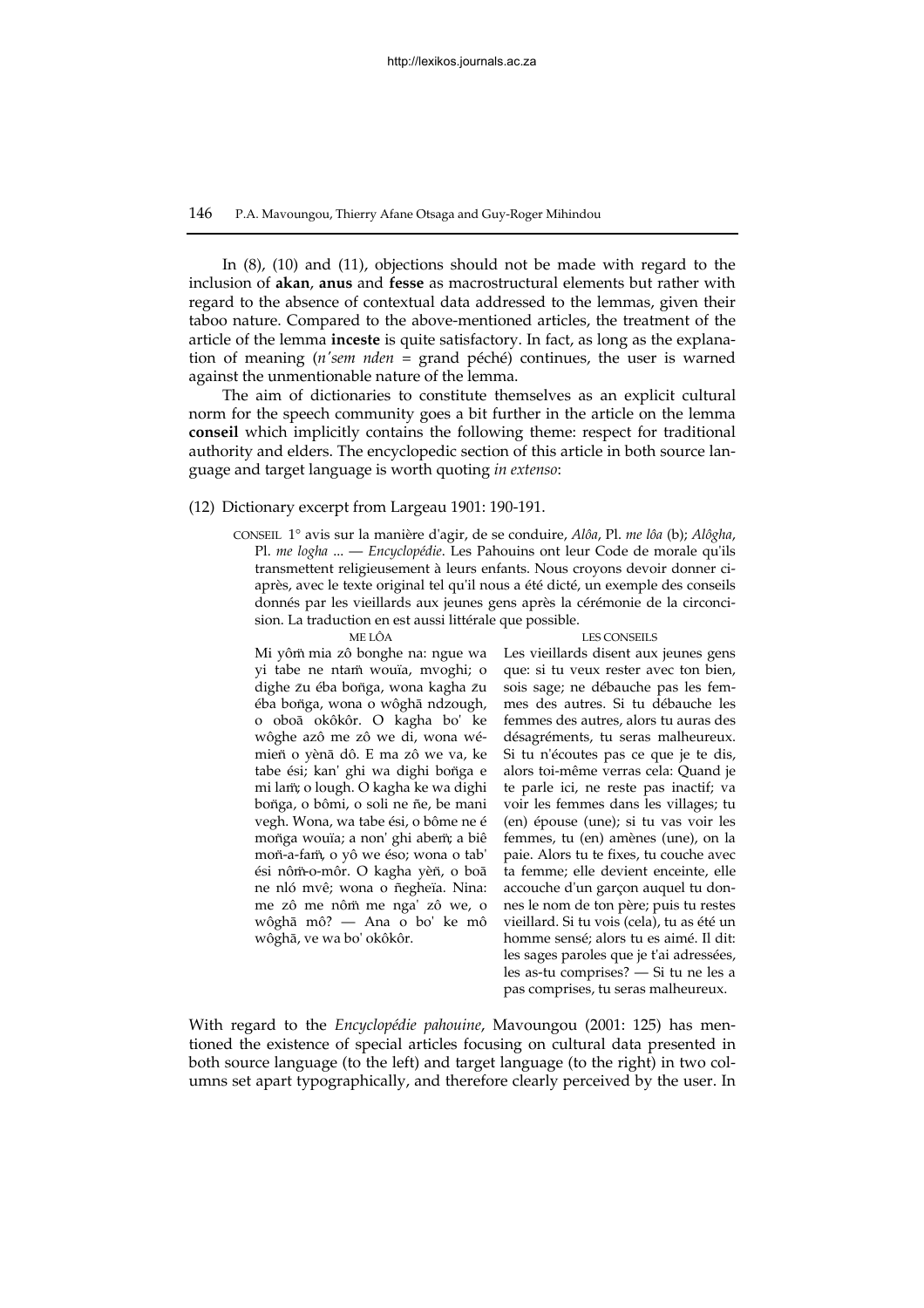the encyclopedic section of the above article, introduced by the structural marker *Encyclopédie*, Largeau states that the Fang take great pride in their morality, and the youth are instructed from early childhood to develop a sense of uprightness in all their undertakings. He also mentions that he thought that more data regarding the moral codicil in the Fang community was necessary for a better understanding of the treated lexical item. To fulfil these anticipated expectations on the side of the users, Largeau proposes a text containing some advice given by elderly people to young people undergoing circumcision rites. The French version of the text gives a word-for-word translation of the Fang text. The main purpose here is to describe the value system, which is reflected in the use of the source language. The text riddle instructs young people not to sleep around with married women, but to assume adult duties and responsibilities as early as possible.

# **3.5 Dictionaries and language registers**

According to Dubois and Dubois (1971), language registers are indications that define the attitude of the community regarding verbal behaviour and the way oral and written speech are considered. Terms and expressions become indices and social symptoms: they show that the speech which contains them, belongs to a specific social group. They add that the dictionary informs about different language levels and shows how to ascertain these levels, to delineate them and culturally to censor them: one who uses popular or familiar words or expressions does not belong to the so-called "good society". The word is a mark of recognition. In French society for instance, the way people speak (the language level or register they use) can indicate to which social milieu they belong or what their educational background is. It is a commonly used practice in dictionaries to mark, e.g. familiar, popular and slangy words and expressions. This is done to show that these words and expressions are not part of the standard language. Dictionaries of Gabonese languages hardly contain markings signalling language levels. There are two explanations for this lack of level markings:

- The first explanation is the fact that Gabonese languages are not standardized yet. In this context, it could be difficult to distinguish the standard level from the others (popular, familiar or slangy).
- The second explanation is related to the first one. There is hardly ever a relation between someone's linguistic proficiency and his/her social status. A person from a very modest background could have a high proficiency in the use of his/her mother tongue and *vice versa*.

# **3.6 Dictionaries and culture maintenance**

Dictionaries try to satisfy the curiosity of the community. The community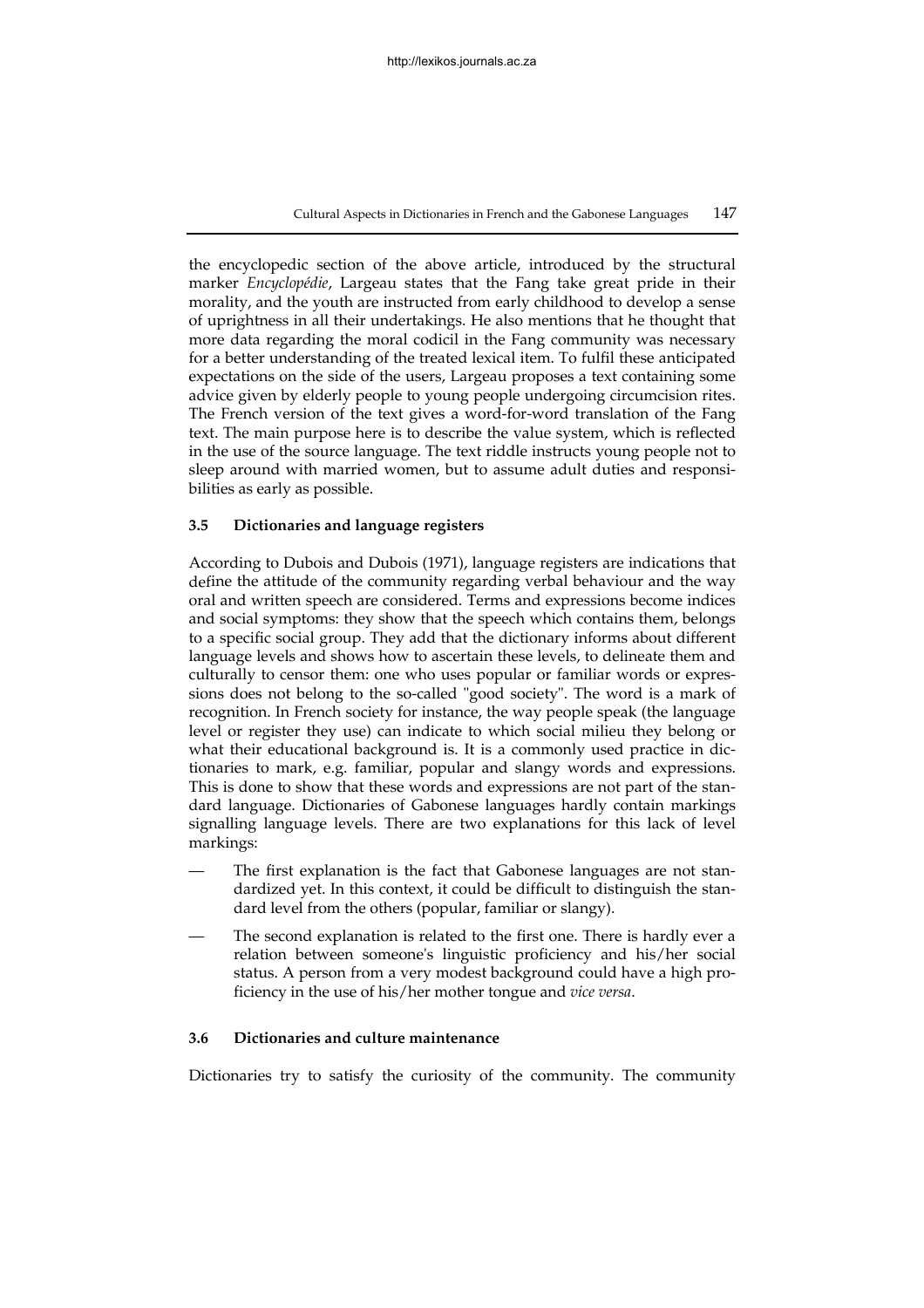wants to know more about its past. By including cultural customs (even those which are no longer utilized or practiced) in dictionaries, lexicographers can help the society to know about the past and to keep it alive for future generations. In many dictionaries of Gabonese languages, terms referring to old customs and activities are included. The *Encyclopédie Pahouine* by Largeau, is a good example in this regard. An important introductory part, presenting several Fang traditions, is included in this book. Aspects related to marriage, hunting, fishing, agriculture, resolution of problems, accommodation, social status, initiation rites, etc. in Fang society are broadly presented. Even if some of the described customs are obsolete nowadays, their existence in dictionaries give younger generations the opportunity to learn more about their culture. The dowry, for instance, was not practiced in the same way in the past as it is today. Dictionaries can teach their users about the real meaning of the dowry in traditional Fang society as illustrated in the following article from Galley's *Dictionnaire fang–français et français–fang*:

## (13) Dictionary excerpt from Galley 1964: 445.

 **DOT** de mariage qui se payait autrefois avec de la monnaie de fer, *nsua bikî* (bmb), *bikî* (b), *évegha* (b), *alo kama* (hh), *bilî bi kama* (bh), *mevekh* (b). Actuellement on paie en marchandise et en argent. Compte des choses données en dot d'une part et en cadeaux (ñgañ) d'autre part, *fa* (h). On fait le compte, *ba zia fa* (hh). Paiement de la dot (la plus grosse part), *mbîkìne* (h), *mbukîne* (h). Premier versement de la dot, petit versement de début, *ôlum* (h), *bem ôlum* (bh). Choses que le beau-père donne à son gendre, *mevale* (h), *ñgañ* (m). Tout ce qu'on ajoute à la dot en plus des vieux fusils (couteaux, cuillères, chat, boubou), *ntsim* (b).

Although this dictionary article provides the user with a good deal of information about the bride price in Fang culture, reservations can be made with regard to the absence of contextual entries addressed at the lemma sign **dot** (dowry). Concerning this point, Busane (1990: 33-34) has pointed out that the word for the English *bride price* has been treated unsatisfactorily in several bilingual dictionaries of African languages — unsatisfactorily because the word in African languages meaning *bride price* is usually associated with the English *dowry* on the one hand and with the French *dot* on the other. However, *dowry* and *dot* in the English and French traditions convey the following meaning: Possessions that a woman brings to her husband under a marriage contract (Les biens qu'une femme apporte à son mari lorsqu'elle rentre dans un contrat de mariage). This meaning is different from that which the term *bride price* conveys. In an attempt to co-ordinate source and target language forms, lexicographers in the English-speaking world compiling dictionaries of African languages generally use the lexeme *bride price* as a translation equivalent for the word meaning "a payment of money or cattle made to the family of a woman when she is married".

In the French-speaking world, apart for "dot", there is no suitable transla-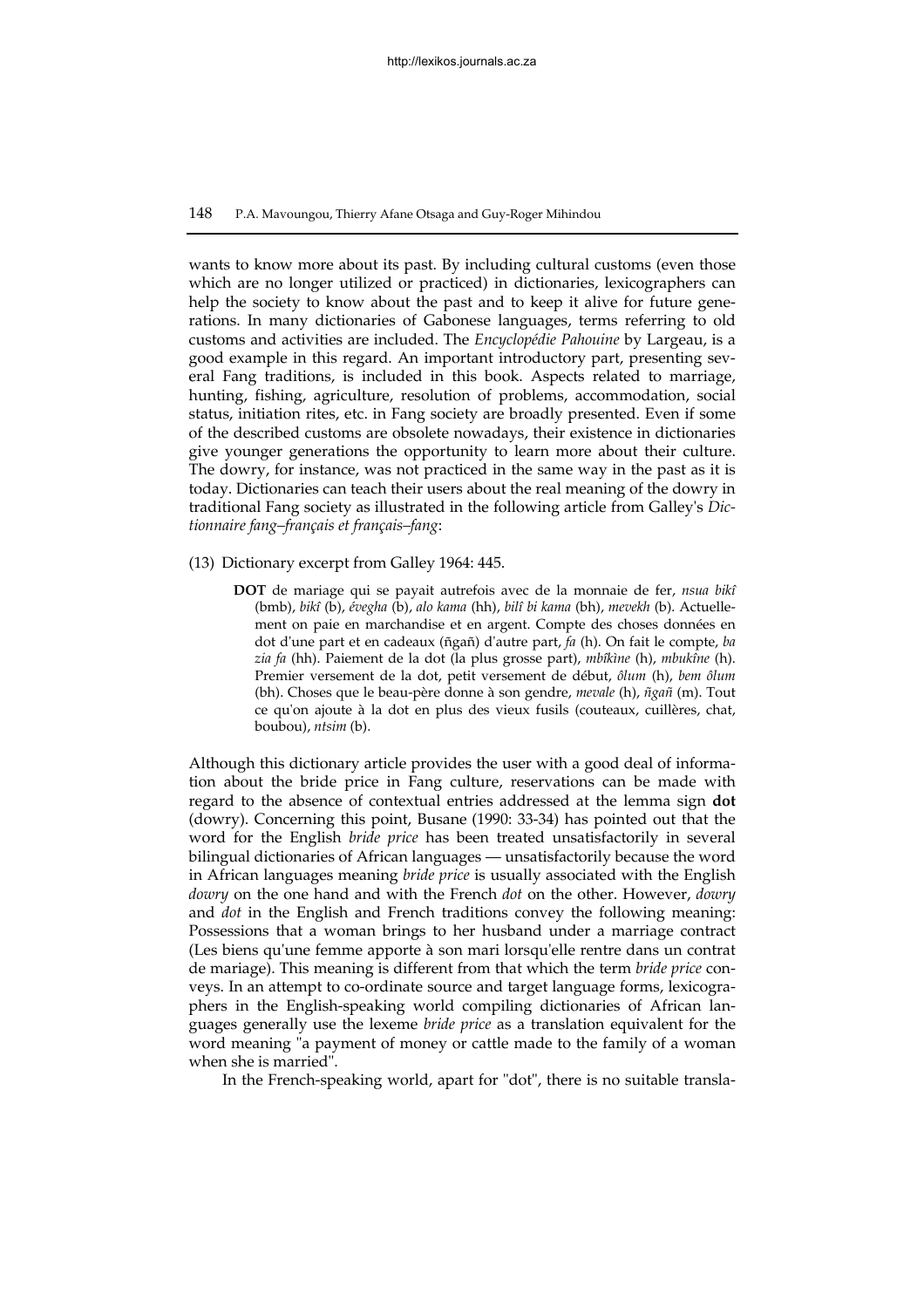Cultural Aspects in Dictionaries in French and the Gabonese Languages 149

tion equivalent for the word meaning "bride price" in the African languages. In keeping with the user-perspective and given the fact that *dot* does not capture the dominant meaning of the Fang word *nswá* (bride price), the lemma sign **dot** as given in (13) should be accompanied by contextual entries as it occurs in (14). In spite of all these shortcomings, the treatment of the article **dot** given in (13) does not only explain how the bride price was paid but it also accounts for the different forms of payment. The payment was usually made in metallic bars (the traditional currency before the arrival of the metrical colonial currency of *Franc CFA*, Central African Francs) together with various goods and gifts. In addition, paying of the bride price was hardly ever a single, once only transaction. It was not about buying a wife as goods are purchased. Marriage was not the union between two individuals but a contract between different families. This union was performed by a kinship that could not be dissolved by the divorce of the married couple.

(14) **DOT** (au sens que ce mot a dans les langues gabonaises) de mariage qui se payait autrefois avec de la monnaie de fer, …

In *Les plantes utiles du Gabon*, the lexicographic treatment offered for plant names makes provision for the inclusion of a significant amount of cultural data regarding, e.g. traditional pharmacopoeia together with dietary practices and traditional beliefs. Cultural information on traditional pharmacopoeia, for example, can be retrieved by users at **Irvingia gabonensis**:

- (15) Dictionary excerpt from Raponda-Walker and Sillans 1961: 207-208.
	- 3. **IRVINGIA GABONENSIS** Baill. *Manguier sauvage* (colons); *Oba*. Arbre de grande taille, muni de forts accotements aliformes à la base. Ecorce cendrée roussâtre. Feuillage très dense. Feuilles alternes, simples et entières, luisantes à face inférieure. Stipules courtes, promptement caduques. Fruit drupiforme, à pulpe charnue, plus ou moins amère et très fibreuse. Noyau dur renfermant une graine unique, aplatie, très oléagineuse. Bois très dur, d'un blanc-rosé, lavé de jaune clair, putrescible dès qu'il est exposé à la pluie. Très répandu dans tout le Gabon. *Cf*. PL. XXI.

 *Us*. Le bois, difficile à travailler, mais très résistant, est utilisable pour la grosse charpente, à l'abri de la pluie. Les indigènes l'emploient pour la confection des pilons à mortiers ou auges. Les ménagères recueillent les amandes des fruits pour préparer le pain d'odika (mpongwè, galoa, nkomi, orungu), ndòc (fang), mudika (éshira, bavili, bapunu, masango, banzabi), d'un usage courant dans la cuisine gabonaise. La pulpe amère se mange aussi. Le chocolat indigène, réduit en poudre, peut s'appliquer sur les brûlures. Il intervient encore dans la composition de certains remèdes astringents. En outre, on consomme les râpures de l'écorce dans une grosse banane verte cuite sous la braise, pour enrayer la diarrhée ou la dysenterie; ou bien on la fait macérer pour s'en servir en lavement. À cause de sa fécondité, cette essence est considérée comme un porte-bonheur pour les plantations vivrières. Avec son écorce on fait des talismans pour donner ou rendre la fertilité au sol.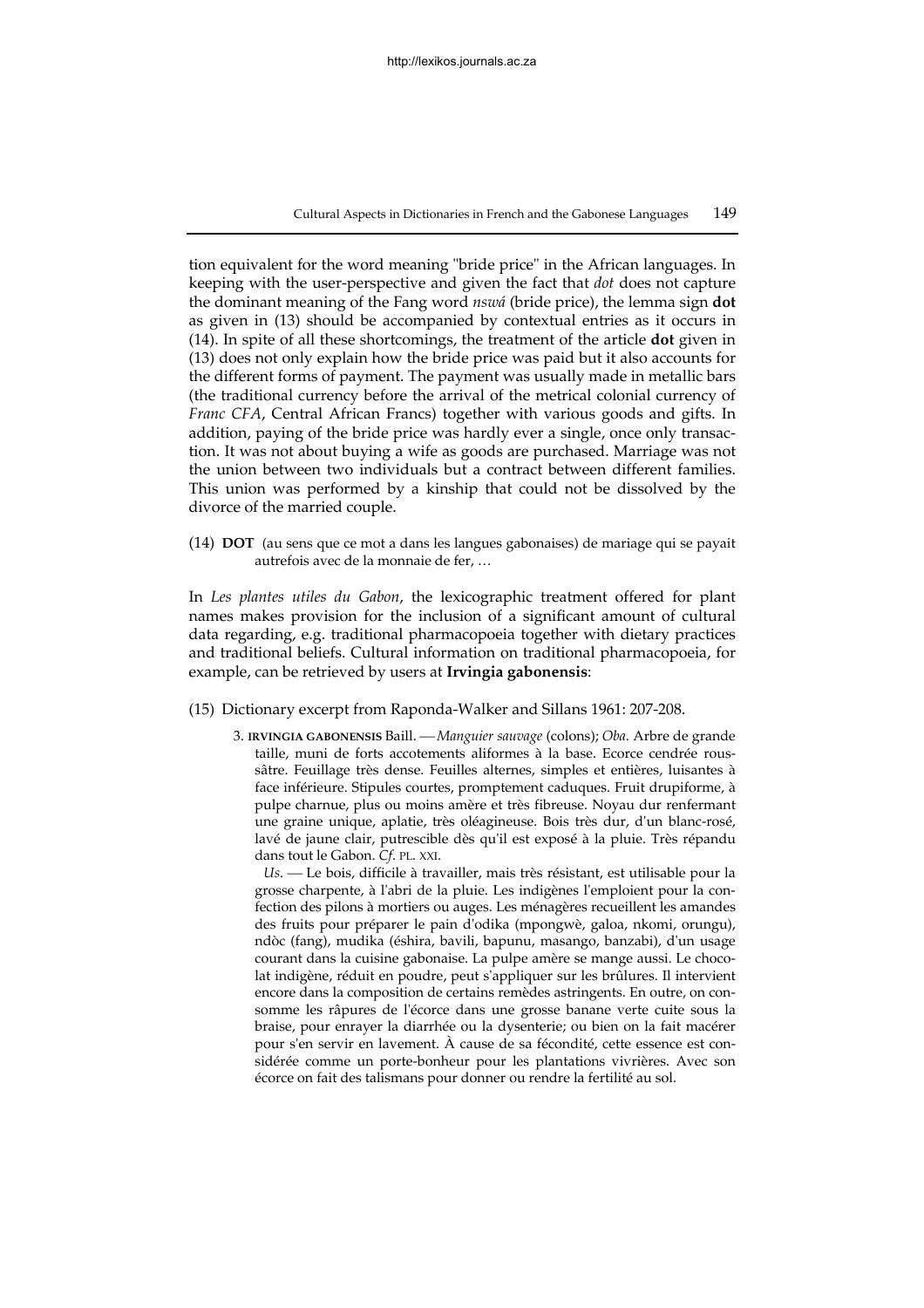*Noms vernac.*: Oba (mpongwè, galoa, ikomi, orungu); uba (mitsogo, bavové); wéba (apindji); wiba (ivéa); bwibè (benga); mubè (bakota); mwiba (éshira, bavarama, bavungu, bapunu, balumbu, loango, masangu, ngowé); andòc (fang); vidòkò (béséki); béképé (bakèlè); ondimba (mindumu); mundjiku (bavili); mundjiku (baduma); mundjika (banzabi).

This dictionary article is divided into three sections distinguished typographically and therefore clearly perceived by the user. The first section deals with the description of the plant listed. The second section introduced by an italicised structural indicator (*Us*. = Uses), deals with uses. In the third section, the user is provided with a list of indigenous names in some 21 Gabonese languages. An italicised structural marker (*Noms vernac.* = Vernacular names) also introduces this last section of the article. Section 2 of the text can be translated as follows:

The wood, difficult to carve but very resistant, is used to make frames for huts. The indigenous population uses it to make pestles and mortars. Housewives collect seeds of the fruits in order to prepare the *dika bread* (mpongwè, galoa, nkomi, orungu), *ndòc* (fang), *mudika* (éshira, bavili, bapunu, masango, banzabi), widely used in Gabonese *cuisine*. The bitter pulp (of the fruit) is also edible. The powder obtained from the seeds can be applied to burns. It is also used in the preparation of some astringent medicines. Moreover, raspings of the bark together with a big banana (plantain) that is cooked under hot ashes are used as a remedy for diarrhoea or dysentery. However, a decoction of the bark can also be used for enemas. Because of its fecundity, this tree is believed to bring luck to farms (alimentary plantations). Talismans that give or restore the fertility of the soil are made from its bark.

With regard to the second topic (traditional beliefs), the treatment of the article of the lemma **Strychnos icaja**, for example, offers the user a great deal of cultural information as can be seen in (16):

- (16) Dictionary excerpt from Raponda-Walker and Sillans 1961: 269-270.
	- 7. **STRYCHNOS ICAJA L.** *Poison d'épreuve*. Arbuste sarmenteux de la forêt dont toutes les parties sont amères. Feuilles opposées, d'un vert terne, coriaces et parcheminées, avec de grandes nervures en demi-cercle. Fleurs en cymes axillaires. Fruits de la grosseur du pouce, rouge à maturité. Racines à écorces rouge vif.

 *Us.* L'écorce de la racine est fréquemment employée comme poison d'épreuve, dans les ordalies, pour prouver l'innocence ou la culpabilité des accusés. On fait macérer des râpures de la racine dans une grande tasse ou une calebasse. La fermentation a lieu aussitôt et l'eau prend bientôt une teinte rougeâtre. Une fois l'effervescence apaisée, l'accusé saisit la tasse ou la calebasse et en avale le contenu. Il faut noter qu'à faible dose, cette drogue ne détermine pas la mort; elle est simplement enivrante et diurétique. Comme contre-poison, on préconise les excréments humains avec des oeufs de poule et du jus de canne à sucre.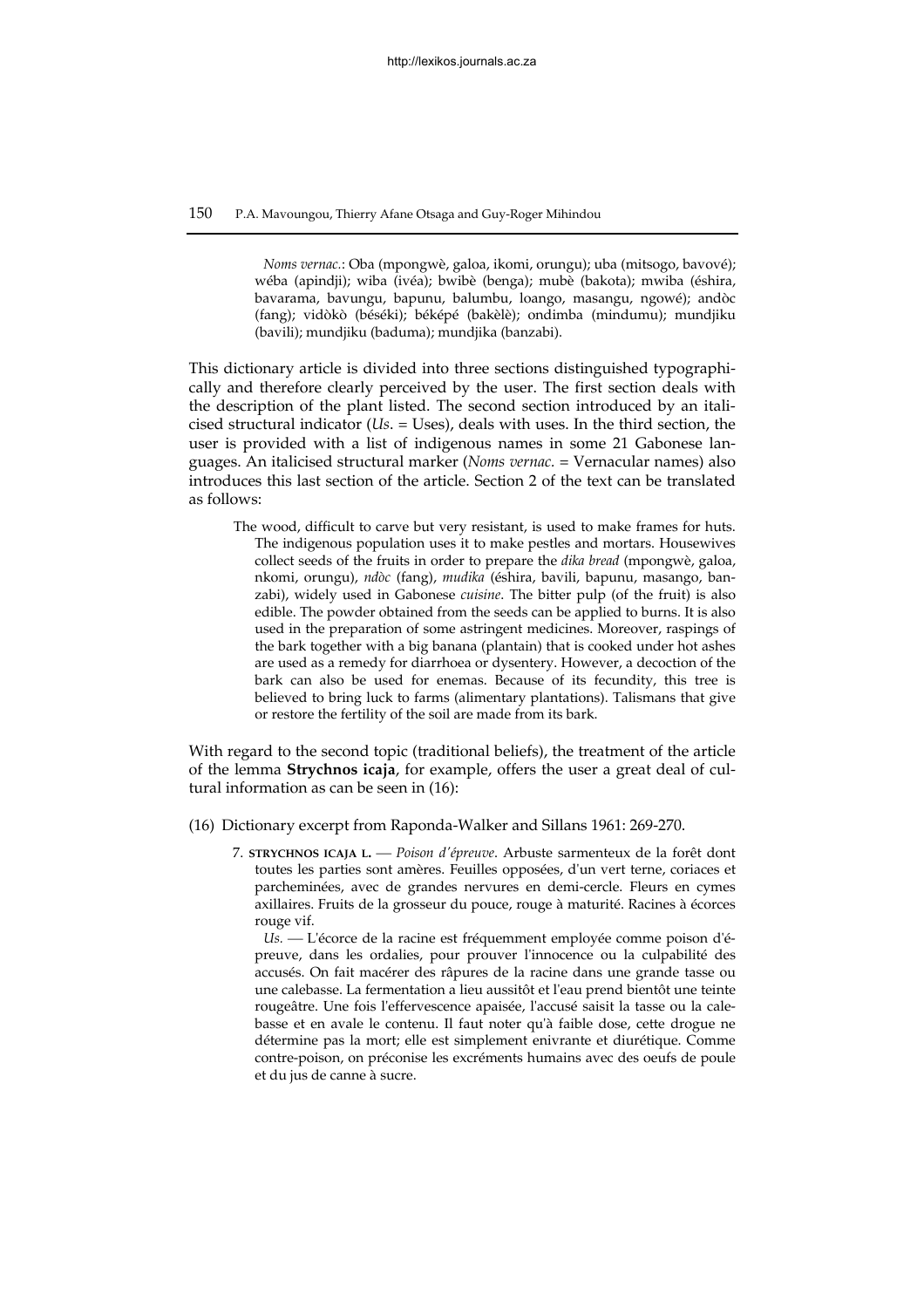*Noms vernac.*: Ikaza (mpongwè); ikadja, kwa (benga); kasè (bakèlè, béséki); mbundu (galoa, nkomi, orungu, ngowé, éshira, bavarama, bavungu, bapunu, balumbu, bavili, baduma, banzabi, loango, masangu, mindumu); mbondo (ivéa, bavové, bakota); moléla (apindji); mwéya (mitsogo); bilon (fang).

Section 2 of the article dealing with uses of the plant can be translated as follows:

 The bark of the root is commonly used in trials by ordeal in order to prove the innocence or the culpability of the accused. Bark from the root has to be macerated in a large bowl or in a calabash. The fermentation takes place immediately and the water soon turns into a reddish colour. After the effervescence, the accused takes the bowl or the calabash and drinks from it. It should be noted that a small dosage of this drug does not kill; it is simply intoxicating and diuretic. As an antidote, human faeces together with chicken eggs and sugar cane juice are recommended.

# **3.7 Dictionaries and the standardization of culture**

For a language with several dialects, dictionaries are usually compiled in one dialect. The gaps between dialects from the same language are not only about linguistic forms, but also about culture, activities and habits. The compilation of a dictionary in a certain dialect means that the lifestyle of the speakers of that dialect will also be presented. Unconsciously, dictionary users will be influenced by that dialect. In other words, they will tend to use the underlying customs of the dialect that is described in the dictionary instead of following their own way of life conveyed by their own dialects. Therefore dictionaries somehow impose the use of the included dialect and favour its customs as the standard ones. By standardizing the language, dictionaries also standardize the culture. In the Gabonese context, this situation has not applied yet, either because, in many Gabonese languages, dictionaries do not have a long existence, or because the existing dictionaries are not available to the public at large. As a result, they cannot really influence the use of these languages.

## **4. Conclusion**

In this article dealing with the reproduction of Gabonese cultural aspects in existing dictionaries of Gabonese languages, the primary focus has been on the rendering of words of a traditional nature, e.g. the names of plants, insects and animals, as well as the names of other natural phenomena. If the articles are looked at along encyclopedic lines, then all the dictionaries under discussion give a wealth of information about Gabon: its place-names, flora and fauna. Moreover, most of these dictionaries contain introductions encompassing a description of a wide variety of customs and traditions typical of Gabonese cul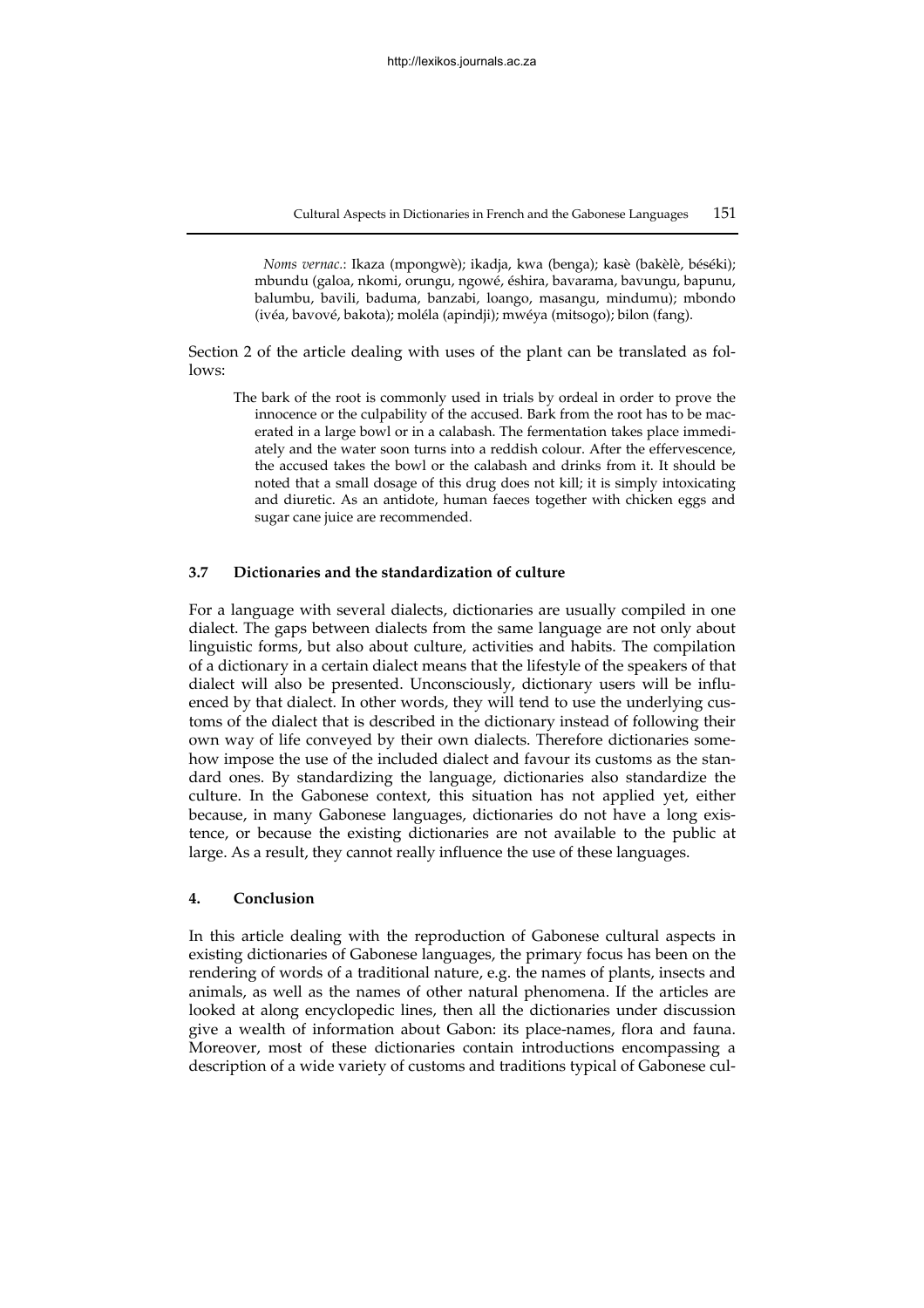tures. To a larger or lesser degree, all these dictionaries encompass essential Gabonese cultural aspects such as dietary practices, sexuality, mythology, traditional pharmacopoeia, the kinship system, hospitality, and respect for traditional authority and elders.

Urbanisation, the destruction of the environment, the westernisation of communities and the change in life-style have already been responsible for a serious decrease in the proficiency of mother-tongue speakers of Gabonese languages. This is why the cultural dimension is becoming one of the central factors in Gabonese lexicography. Because of the widely recognized importance of the user in dictionary making, modern-day lexicographers are striving to put user-friendly products on the market. These products also encompass the cultural dimension.

# **Endnote**

1. Lexical items in this table are differentiated by topographic means. Items in bold type refer to lemmata as they appear in the dictionaries consulted, whereas words in roman characters either occur as microstructural elements or are insertions by the authors.

# **References**

### **Dictionaries and encyclopaedias**

**Église Évangelique du Sud-Gabon.** 1966. *Dictionnaire français–yipounou*/*yipounou–français*. Mouila.

- **Galley, S.** 1964. *Dictionnaire fang–français et français–fang, suivi d'une grammaire fang*. Neuchâtel: Henri Messeiller.
- **Largeau, V.** 1901. *Encyclopédie Pahouine. Éléments de grammaire et dictionnaire français–pahouin*. Paris: E. Leroux.
- **Martrou, L.** 1924. *Lexique FÃN–FRANÇAIS*. Paris: Procure Générale (des Pères du St Esprit)/Abbeville: Imp. Paillard.
- **Raponda-Walker, A. and R. Sillans.** 1961. *Les plantes utiles du Gabon: essai d'inventaire et de concordance des noms vernaculaires et scientifiques des plantes spontanées et introduites du Gabon*. Paris: Lechevalier.
- **Raponda-Walker, A.** 19952. *Dictionnaire Français–Mpongwé*. Éditions Raponda-Walker. Classiques Africains. Libreville: Imprimerie St Paul.

#### **Other**

- **Busane, M.** 1990. Lexicography in Central Africa: the User Perspective, with Special Reference to Zaïre. Hartmann, R.R.K. (Ed.). 1990. *Lexicography in Africa*: 19-35. Exeter: University of Exeter Press.
- **Dubois, J.** 1970. Dictionnaire et dicours didactique. Rey-Debove, J. (Ed.). 1970: 34-47.
- **Dubois, J. and C. Dubois.** 1971. *Introduction à la Lexicographie: "Le Dictionnaire"*. Paris: Larousse.